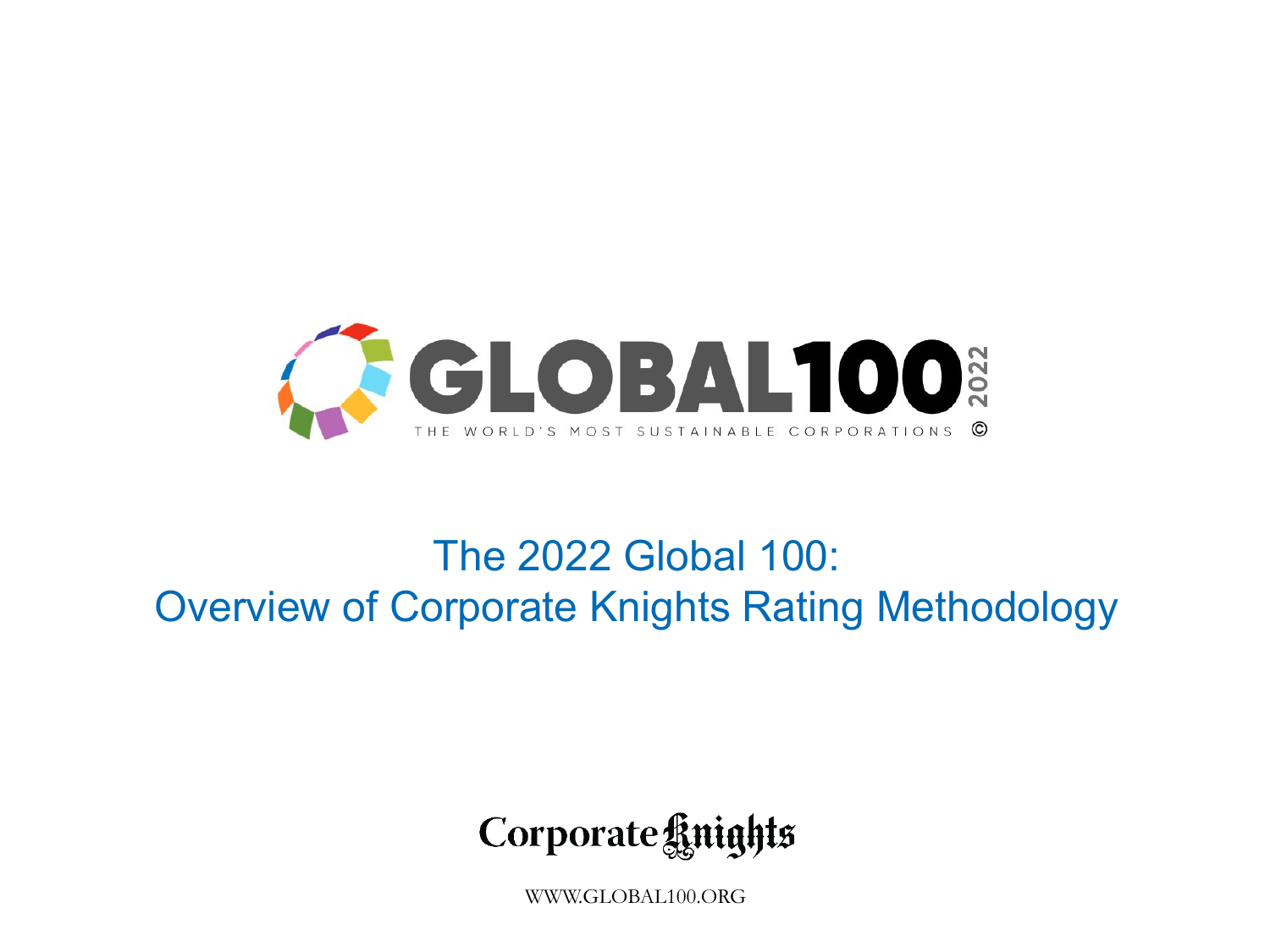### Global 100 Fast Facts

| <b>Overview</b>                                                                                                                                                                                                                                                                                                                                                                                                                                                                                                                                                              | <b>Eligibility</b>                                                                                                                                                                                                                                                                                                     |
|------------------------------------------------------------------------------------------------------------------------------------------------------------------------------------------------------------------------------------------------------------------------------------------------------------------------------------------------------------------------------------------------------------------------------------------------------------------------------------------------------------------------------------------------------------------------------|------------------------------------------------------------------------------------------------------------------------------------------------------------------------------------------------------------------------------------------------------------------------------------------------------------------------|
| • Annual ranking of corporate sustainability<br>performance.                                                                                                                                                                                                                                                                                                                                                                                                                                                                                                                 | Size: publicly-listed companies with gross revenue of a<br>minimum of \$PPP-currency \$1B (FY2020).                                                                                                                                                                                                                    |
| Released each January and published in leading<br>media.                                                                                                                                                                                                                                                                                                                                                                                                                                                                                                                     | Corporate Knights Peer Group (CKPG) and geography:<br>$\bullet$<br>All industries and geographies are automatically<br>considered before screening out companies from certain<br>industries or with identified egregious practices.                                                                                    |
|                                                                                                                                                                                                                                                                                                                                                                                                                                                                                                                                                                              |                                                                                                                                                                                                                                                                                                                        |
| Approach<br>Ranking is based mostly on publicly-disclosed data<br>$\bullet$<br>(e.g., financial filings, sustainability reports, company<br>websites).<br>Submissions or payment from companies is not<br>required.<br>Companies on the Global 100 Universe are contacted<br>$\bullet$<br>for data verification prior to project completion.<br>Methodology is based on up to 24 key performance<br>$\bullet$<br>indicators (KPIs) covering resource management,<br>employee management, financial management, clean<br>revenue & clean investment and supplier performance. | <b>Contact info and to learn more</b><br>Email research@corporateknights.com if you would<br>like to confirm the correct contacts for your<br>organization.<br>Sign up for email updates on future rankings and<br>research from Corporate Knights and the Global<br>100.<br>Visit www.global100.org for more details. |

**GLOBAL100** 

#### Corporate Linights 1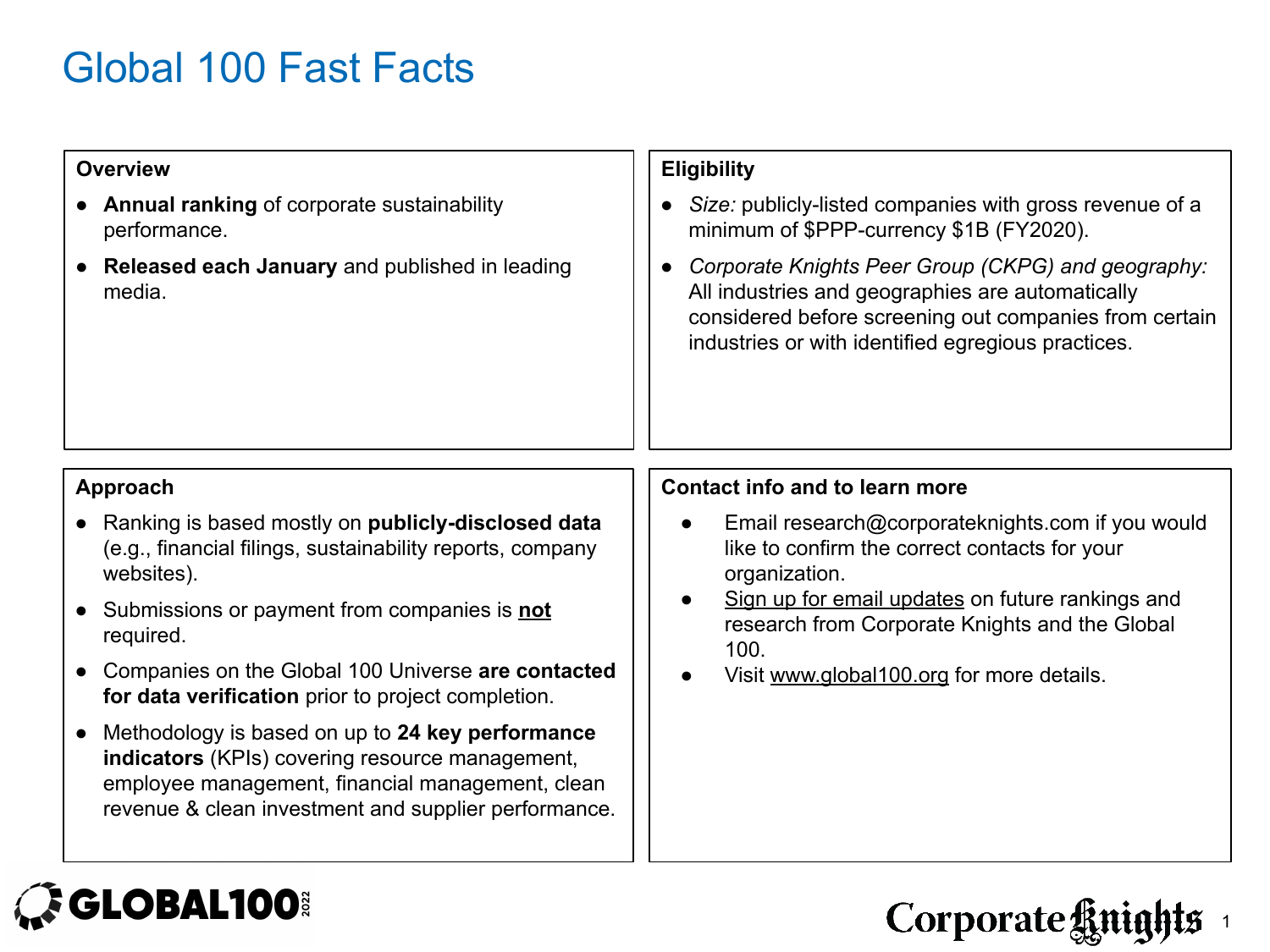### Ranking is conducted by Corporate Knights, a specialized media and investment research firm

Corporate Knights is a Toronto-based B Corp that operates in three segments**:**

#### **Corporate Knights Magazine**

- World's largest circulating magazine focused on sustainability and responsible business.
- Reaches 443,250 of the world's most influential business and political decision-makers.

#### **Corporate Knights Research**

• Corporate Knights rankings and ratings currently serve as an input to identify potential investment candidates for investors representing \$15 trillion in assets under management.

#### **Council for Clean Capitalism**

- CEO-supported group catalyzing smart and efficient public policy.
- Engages with leading public policy-makers.



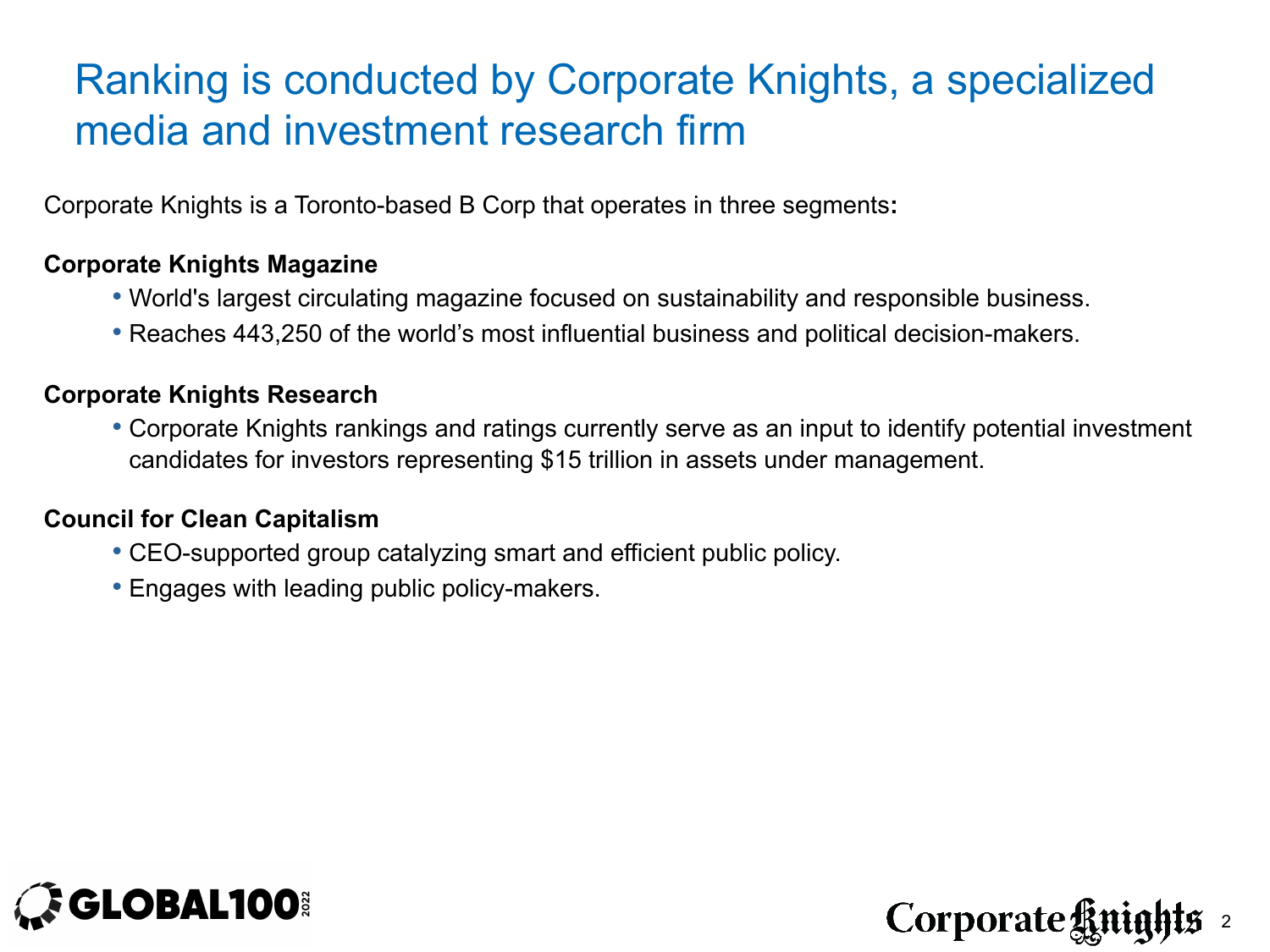#### Principles of the Global 100

- **● Relevance:** The ranking is meant to be representative of business sustainability in the current socio-economic context.
- **Transparency:** The precise methodology of the ranking and the results of the process are fully disclosed.
- **Objectivity:** Companies are assessed primarily using quantitative data and performance indicators.
- **● Public data:** Ranking relies primarily on data-points that are part of the public domain.\*
- **● Comparability:** Companies are compared against their *Corporate Knights Peer Group*\*\* (CKPG) peers.\*\*\*
- **Engagement:** Companies eligible for the ranking are informed prior to the ranking, so as to have an opportunity to ensure the necessary data is made available.
- **Stakeholders:** Stakeholder feedback is actively solicited throughout the project.

*\*Private data may be used in certain circumstances, provided the company confirms its validity to Corporate Knights. \*\*There are 64 CKPGs.*

*\*\*\* The four diversity metrics are an exception. These are compared to the whole universe of eligible companies.*



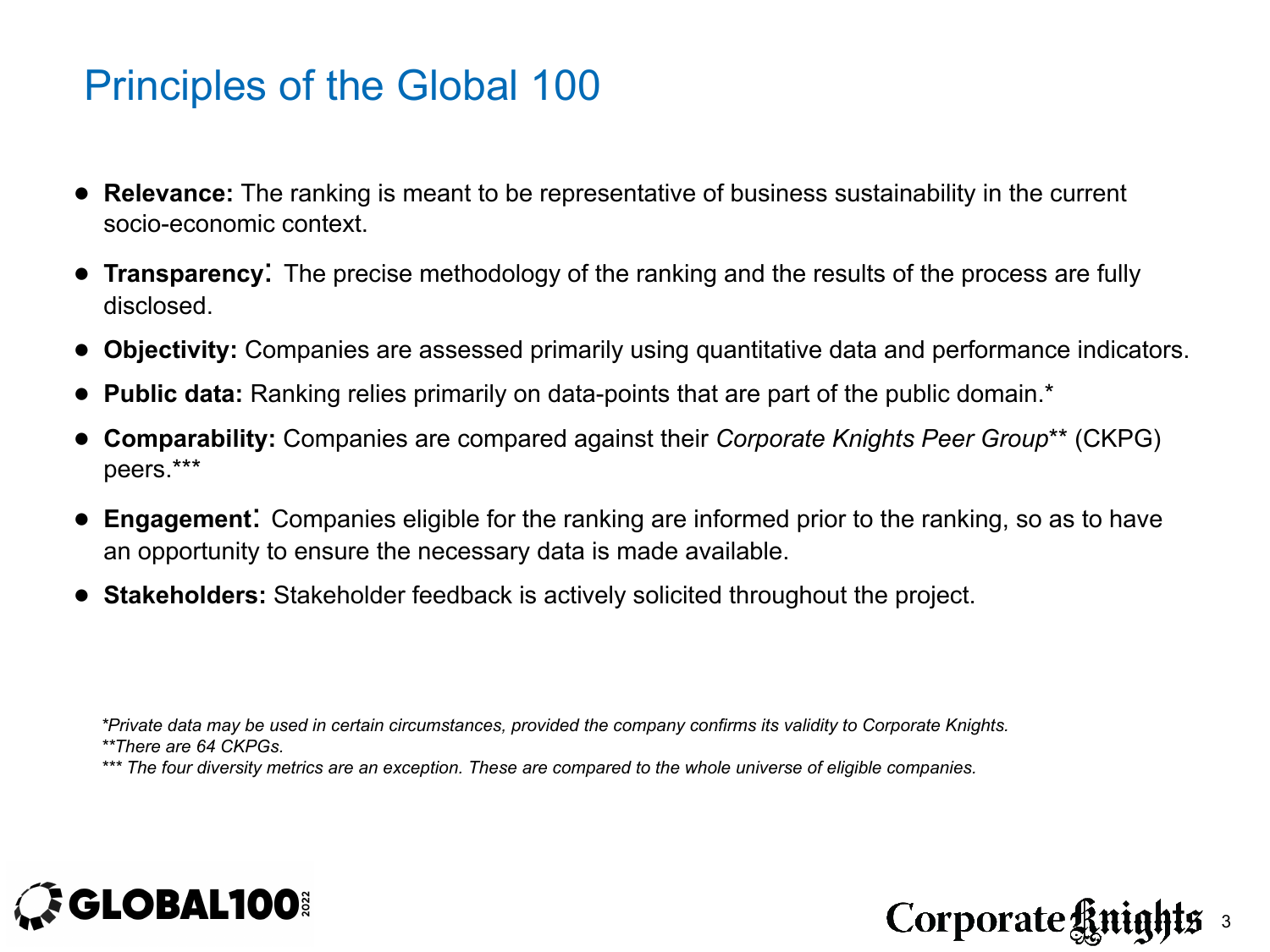### Overview of Global 100 ranking process

|                                    | <b>Description</b>                                                                                                                | <b>Details</b>                                                                                                                                                                                                                  |
|------------------------------------|-----------------------------------------------------------------------------------------------------------------------------------|---------------------------------------------------------------------------------------------------------------------------------------------------------------------------------------------------------------------------------|
| <b>Starting</b><br><b>Universe</b> | Publicly-listed companies.<br>a.                                                                                                  | • All companies that had a gross revenue in excess of<br>\$PPP-currency \$1 billion during the 2020 fiscal year.                                                                                                                |
| <b>Screens</b>                     | Companies screened for:<br><b>Financial health</b><br>Product categories and<br>misconduct                                        | • Screening criteria outlined in the next slide.                                                                                                                                                                                |
| <b>Screen</b><br><b>Overrides</b>  | Companies who fail the above<br>Ì.<br>screens may be included in the<br>2022 Global 100 Universe<br>through the screen overrides. | • Prior Global 100 companies in each of past two years<br>Companies with more than 25% Clean Revenue<br>$\mathcal{L}_{\mathcal{A}}$                                                                                             |
| <b>Selection</b>                   | Companies in the 2022 Global<br>L.<br>100 Universe are scored on 24<br>KPI <sub>s</sub> .                                         | - Selection criteria outlined in the Rating Methodology<br>section and detailed in Appendix II.                                                                                                                                 |
| <b>The</b><br>Global 100           | The 2022 Global 100 is<br>populated.<br>Consists of the top performing<br>$\overline{\phantom{a}}$<br>companies within each peer  | • Each GICS Sector is assigned a fixed number of slots in<br>the final Global 100 list (based on each sector's<br>contribution to the total market capitalization of the Global<br>100's financial benchmark, the MSCI ACWI).*. |
|                                    | group.                                                                                                                            | *Energy and Utilities GICS Sector slots are combined to give<br>precedence to the companies contributing to energy transition.                                                                                                  |

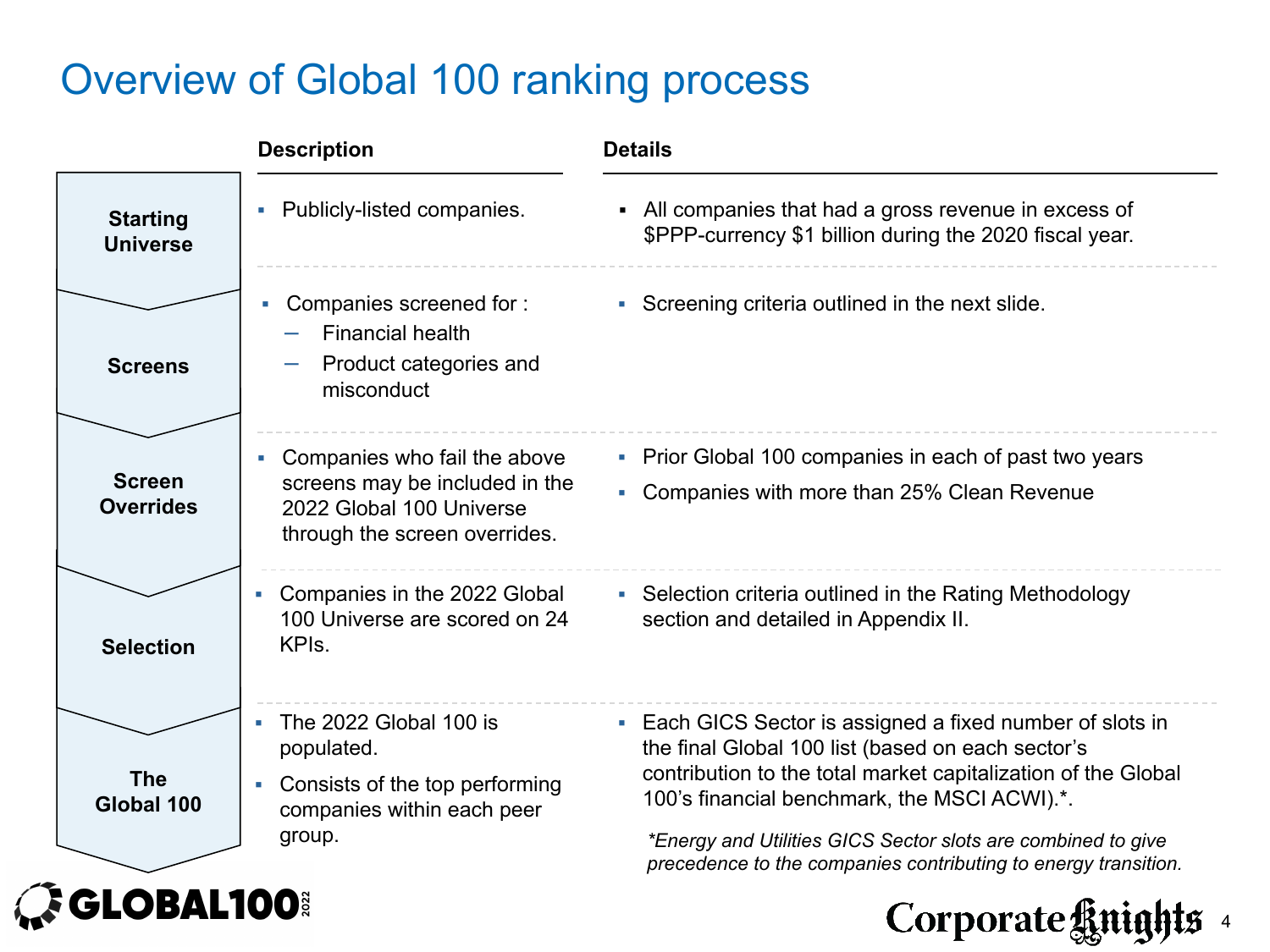### Screening criteria





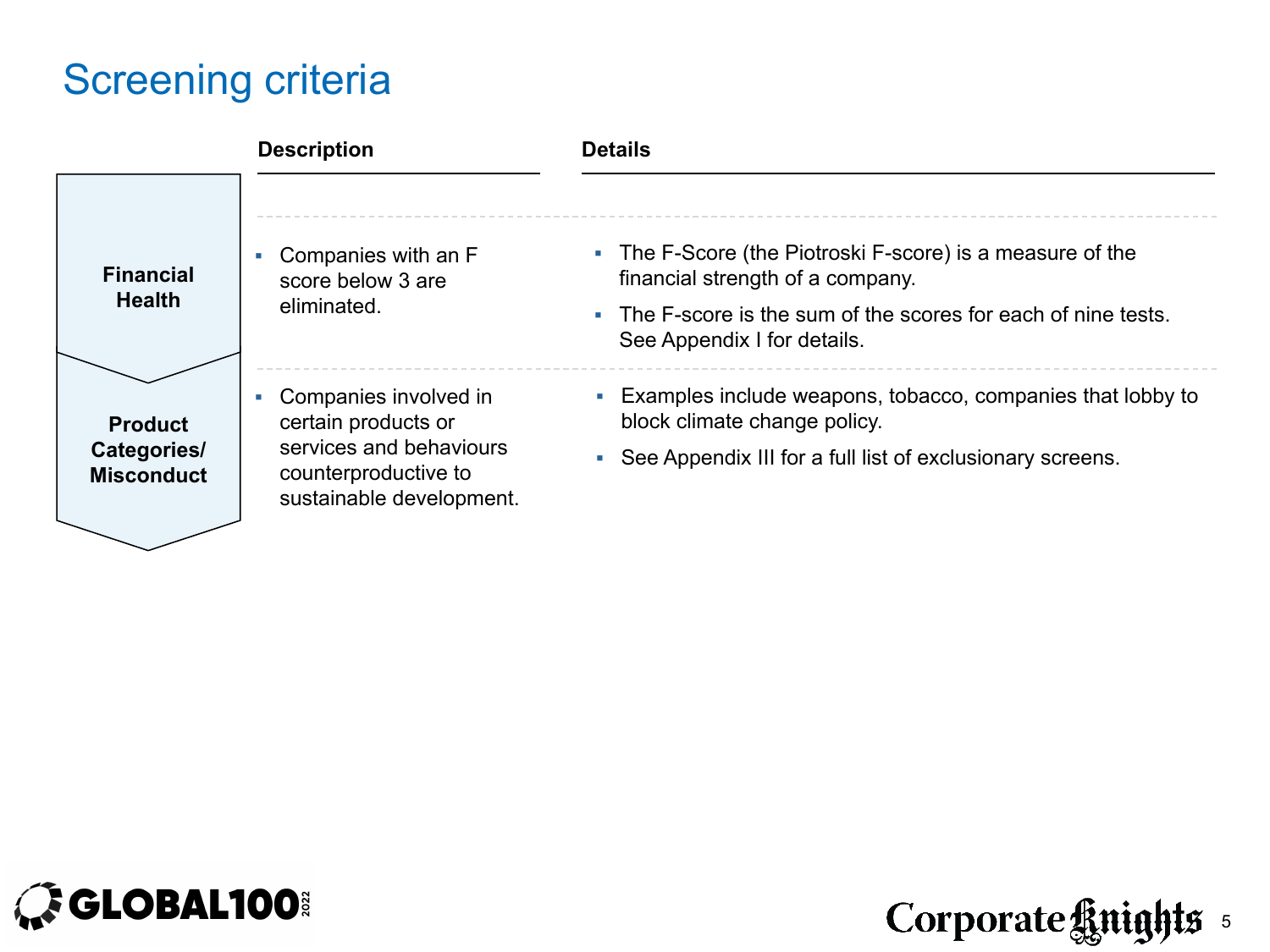# Quick Resources 2022 Global 100 Ranking

#### **[Corporate Knights Clean Taxonomy](https://www.corporateknights.com/wp-content/uploads/2022/02/Corporate-Knights-Clean-Taxonomy-V5.0.xlsx)**

The complete Corporate Knights Clean Taxonomy *Excel spreadsheet via Research Website*

#### **[KPI Data Point Definitions](https://www.corporateknights.com/wp-content/uploads/2021/09/KPI-Data-Point-List-210916.xlsx)**

A table detailing each data point collected by Corporate Knights, their codes, categories (Environment/Social/Governance/Economic), subcategories (indicators for which data point is used in e.g. Pension Fund Quality), and detailed definitions *PDF*

#### **[Indicator Weights 2022](https://www.corporateknights.com/wp-content/uploads/2021/12/2022-Corporate-Knights-Final-Indicator-Weightings.xlsx)**

Weights used for score calculations for each indicator for each CKPG *Excel spreadsheet*

#### **[Weight Calculation Methodology](https://www.corporateknights.com/wp-content/uploads/2021/11/2021-2023-Corporate-Knights-Impact-Weight-Calculation-Methodology-.pdf)**

Walk-through of the methodology for calculating the impact and weight for each indicator for each CKPG *PDF*

### **GLOBAL100**

#### **[2022 G100 Universe](https://www.corporateknights.com/wp-content/uploads/2021/11/2022-G100-Universe.csv)**

Alphabetical list of all companies considered for as a part of the Global 100 ranking universe *Excel spreadsheet*

#### **[CKPG List](https://www.corporateknights.com/wp-content/uploads/2021/11/2022-Corporate-Knights-Peer-Groups-CKPG.xlsx)**

Alphabetical list of all 64 Corporate Knights Peer Groups (CKPGs) *Excel spreadsheet*

#### **[Company Summary Scorecard \(Sample\)](https://www.corporateknights.com/wp-content/uploads/2022/05/2022-Scorecard-Sample.xlsx)**

Sample of the Summary Scorecard (available for companies on request) *Excel spreadsheet*

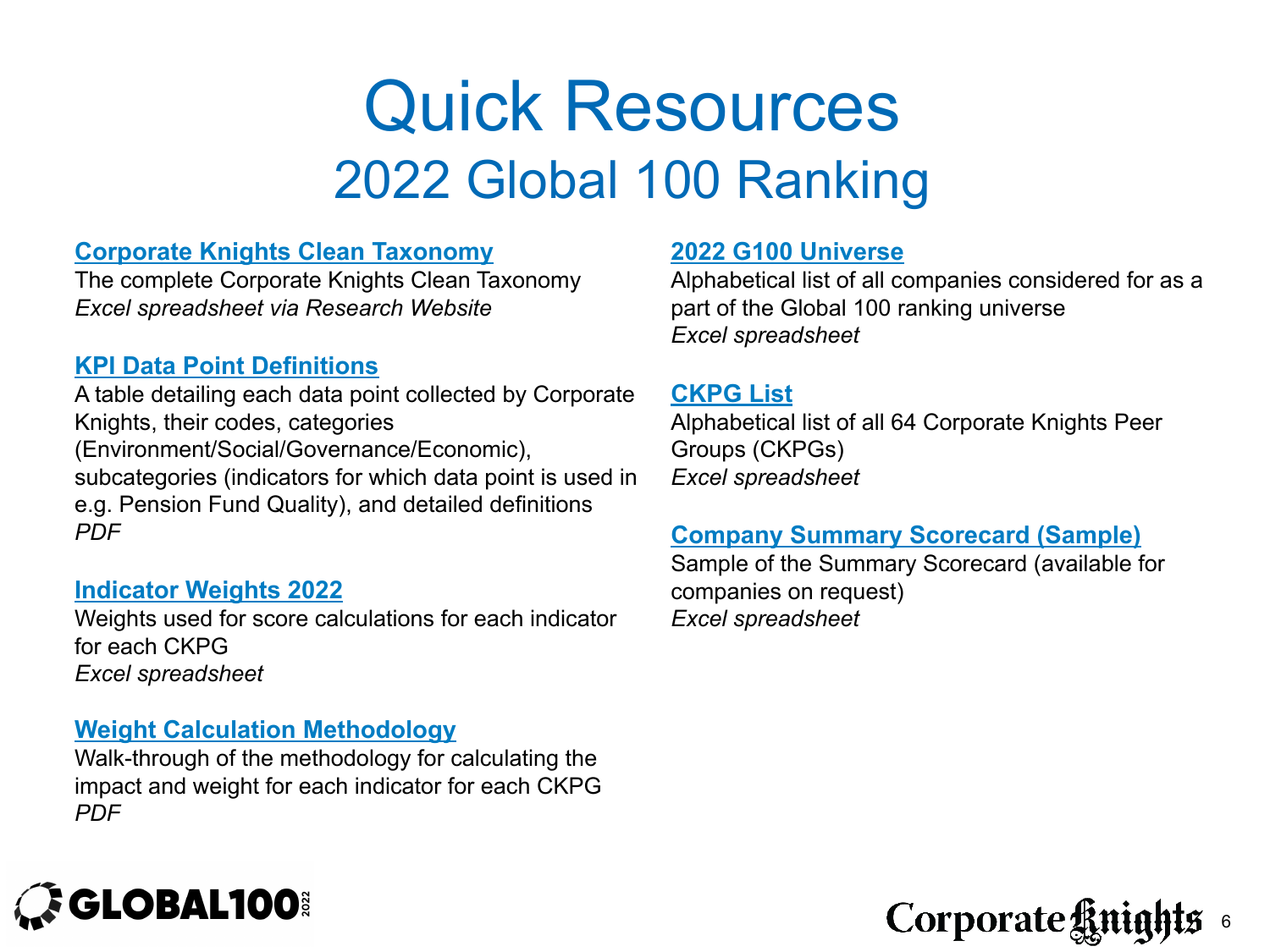# Rating Methodology

# 2022 Global 100 Ranking



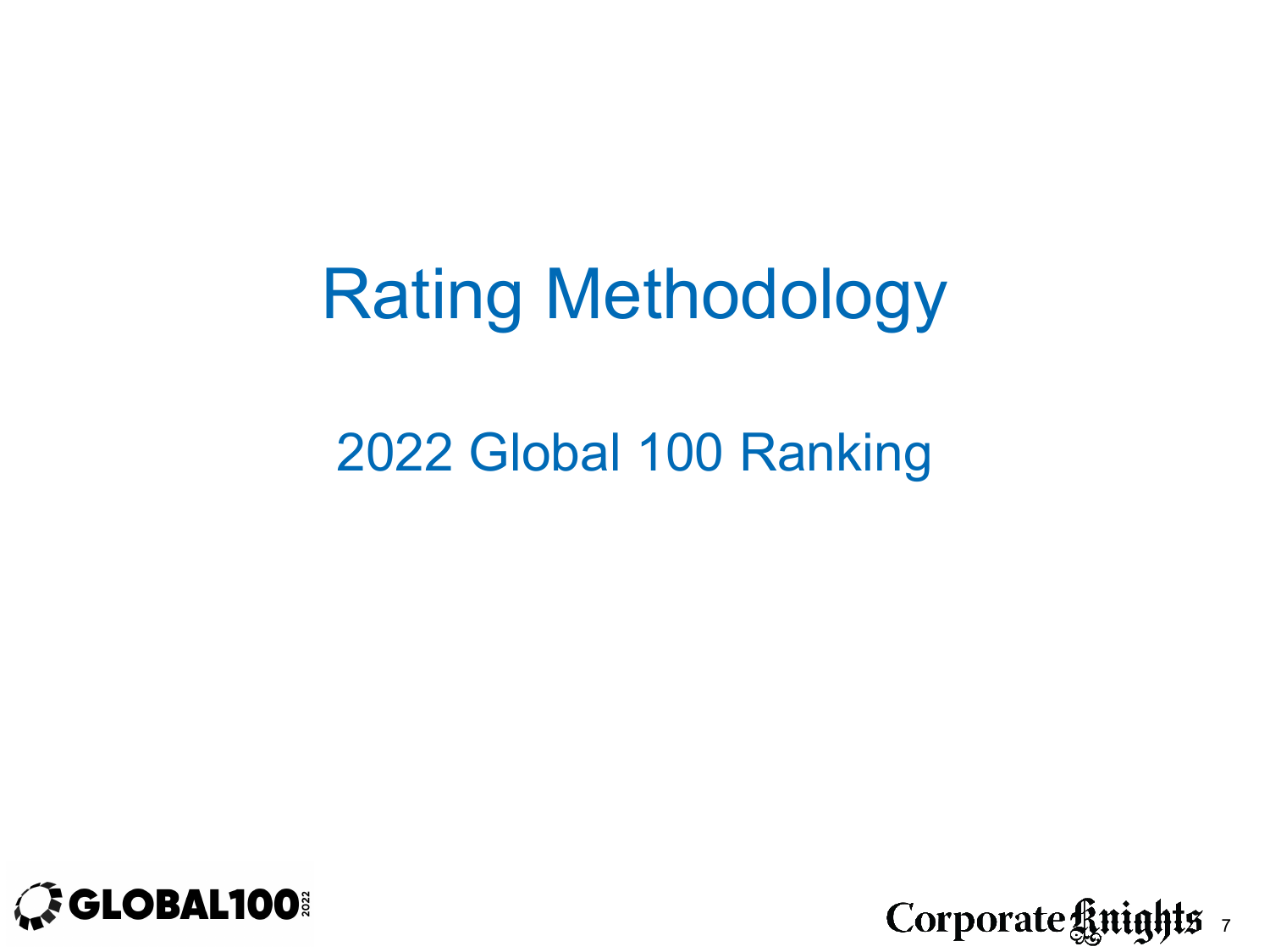### Environmental Metrics

| <b>KPI</b>                                       | <b>Methodology</b>                                                                                                                 |
|--------------------------------------------------|------------------------------------------------------------------------------------------------------------------------------------|
| <b>Energy Productivity</b>                       | Revenue (converted to USD using PPP exchange rate) / (Energy use – renewable energy<br>generated by the company or certified RECs) |
| <b>GHG Productivity</b>                          | Revenue (converted to USD using PPP exchange rate) / GHG emissions: scope 1 & 2                                                    |
| <b>Water Productivity</b>                        | Revenue (converted to USD using PPP exchange rate) / Water use                                                                     |
| <b>Waste Productivity</b>                        | Revenue (converted to USD using PPP exchange rate) / Total waste generated                                                         |
| <b>VOC Productivity</b>                          | Revenue (converted to USD using PPP exchange rate) / VOC emissions                                                                 |
| <b>NOx Productivity</b>                          | Revenue (converted to USD using PPP exchange rate) / NOx emissions                                                                 |
| <b>SOx Productivity</b>                          | Revenue (converted to USD using PPP exchange rate) / SOx emissions                                                                 |
| <b>Particulate Matter</b><br><b>Productivity</b> | Revenue (converted to USD using PPP exchange rate) / Particulate matter emissions                                                  |

**In most Peer Groups, a small number of KPIs account for the majority of the weight, and many KPIs are weighted at less than 1%, as generated by our impact rating model for each Peer Group.**

GLOBAL100

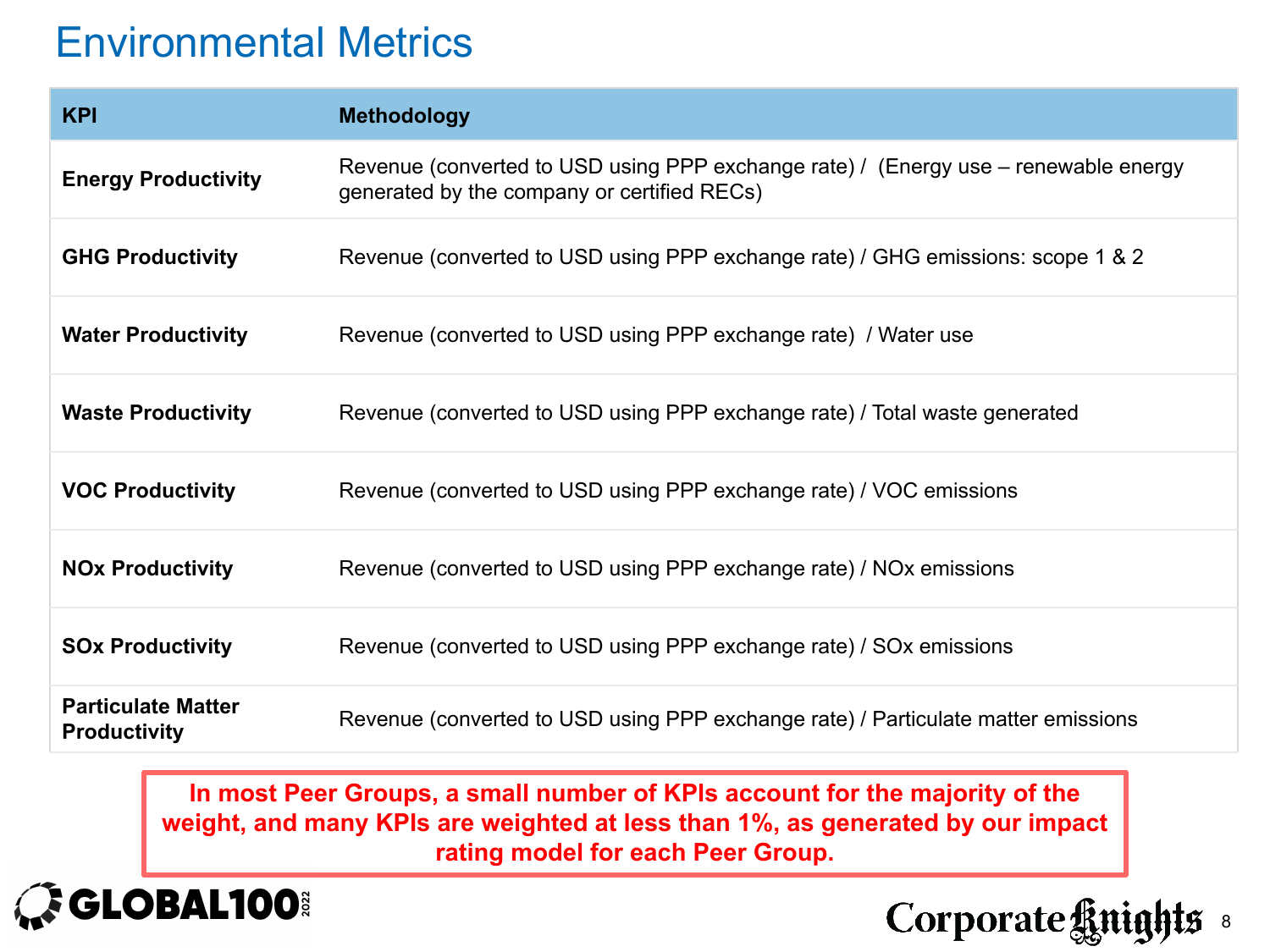### Environmental Metrics

| <b>KPI</b>                                                                                                                                                                                                                                                                                 | <b>Methodology</b>                                                                                                                                                                                                                                                                                                                                                                                                                                                                                                                                                                                                                                                                                                                                                                                                                                                                                        |
|--------------------------------------------------------------------------------------------------------------------------------------------------------------------------------------------------------------------------------------------------------------------------------------------|-----------------------------------------------------------------------------------------------------------------------------------------------------------------------------------------------------------------------------------------------------------------------------------------------------------------------------------------------------------------------------------------------------------------------------------------------------------------------------------------------------------------------------------------------------------------------------------------------------------------------------------------------------------------------------------------------------------------------------------------------------------------------------------------------------------------------------------------------------------------------------------------------------------|
| <b>Clean Revenue</b>                                                                                                                                                                                                                                                                       | Percentage of total revenue derived from products and services that are categorized as<br>"clean" according to the Corporate Knights open-source clean economy taxonomy,<br>which is informed by synthesis of, among others, the below sources and best practices:<br>- Climate Bonds Taxonomy (Climate Bonds Initiative)<br>- EU Taxonomy for Sustainable Activities<br>- Sustainability Account Standards Board (SASB) reporting standards<br>- Environmental Goods and Services Sector (Eurostat)<br>- China Green Bond Endorsed Project Catalogue<br>- Green Bond Principles<br>TCFD recommended climate opportunity metrics<br>Other private sector rating agencies with green or sustainability taxonomy<br>Industry experts consultation covering all relevant CKPG subsectors with solicited<br>feedback on industry definition of clean from leading industry experts and government<br>agencies |
| * This is a multi-year project by<br>Corporate Knights to develop<br>and make publicly-available an<br>open-source definition of clean<br>categories for all peer groups; we<br>welcome<br>comments<br>and<br>suggestions in evolving and<br>refining<br>this clean revenue<br>definition. | Please click on the link below to download the most up-to-date Clean Taxonomy<br><b>Corporate Knights Clean Taxonomy</b>                                                                                                                                                                                                                                                                                                                                                                                                                                                                                                                                                                                                                                                                                                                                                                                  |



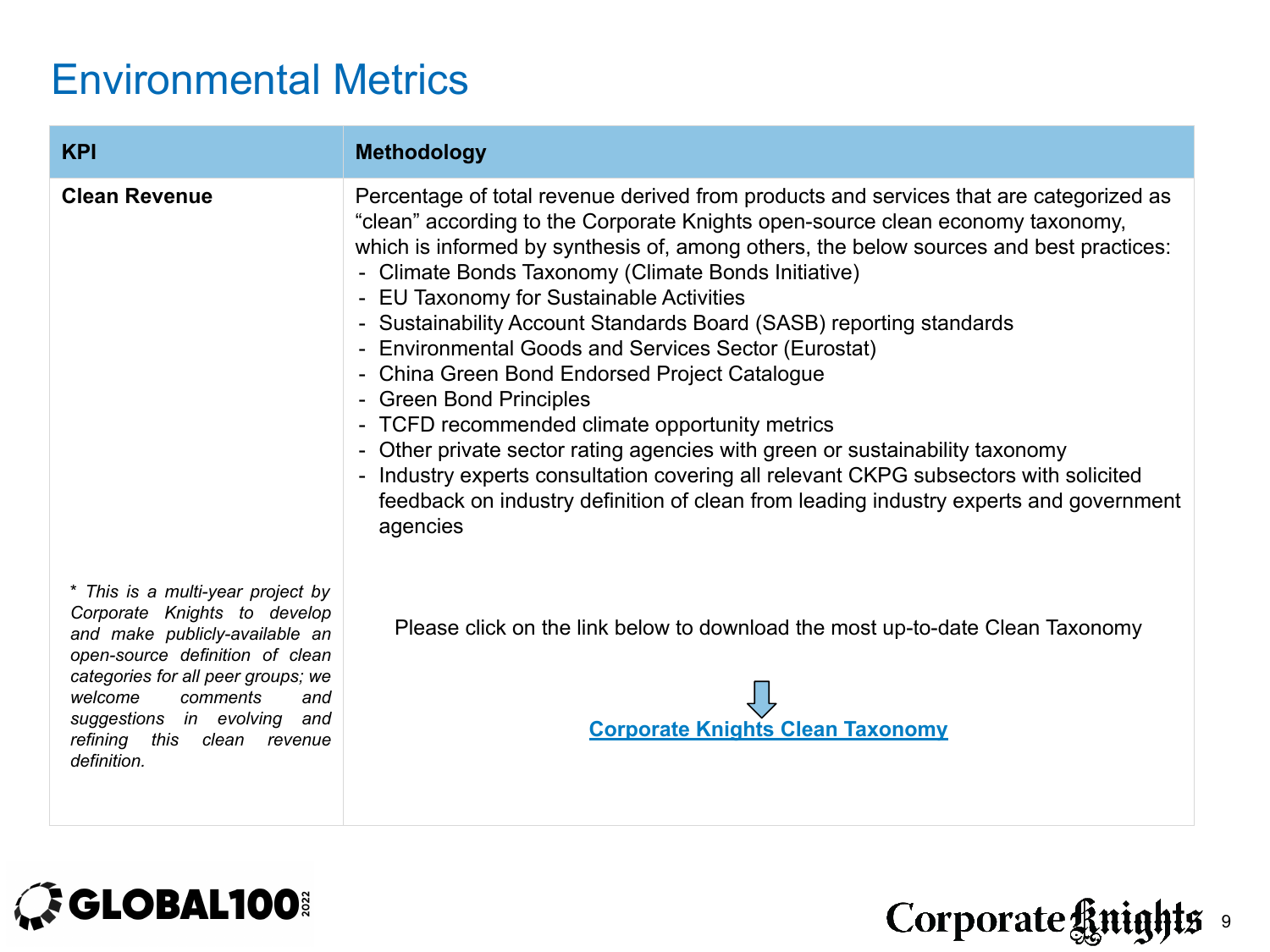### Environmental Metrics

| <b>Methodology</b>                                                                                                                                                                                                                   |  |
|--------------------------------------------------------------------------------------------------------------------------------------------------------------------------------------------------------------------------------------|--|
| Percentage of a company's total investment (R&D, Capital expenditure, Acquisitions &<br>Other) directed towards projects/research/companies categorized as "clean" according<br>to the Corporate Knights open-source clean taxonomy. |  |
| Please click on the link below to download the most up-to-date Clean Taxonomy                                                                                                                                                        |  |
|                                                                                                                                                                                                                                      |  |
| <b>Corporate Knights Clean Taxonomy</b>                                                                                                                                                                                              |  |
|                                                                                                                                                                                                                                      |  |



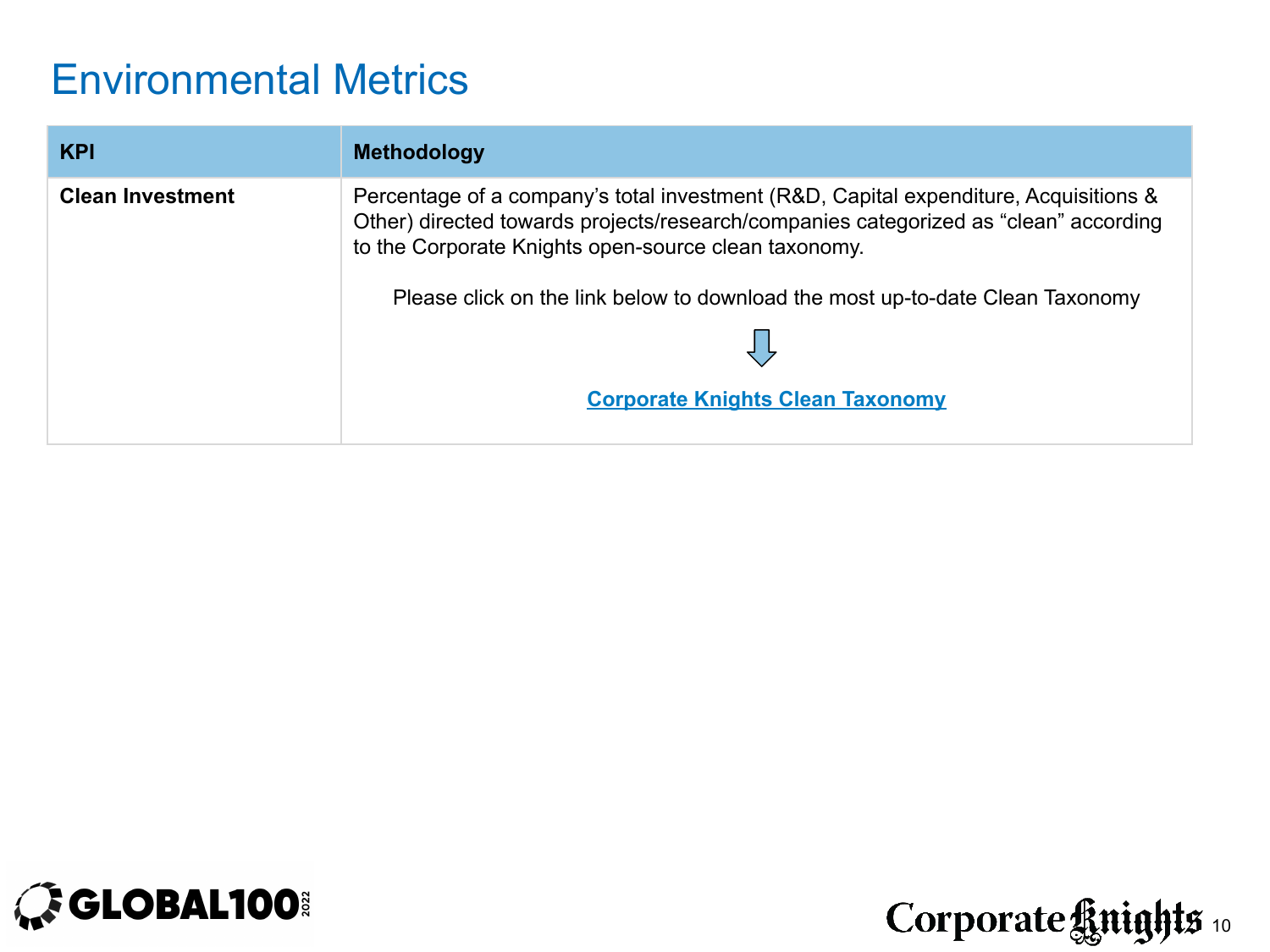#### Social Metrics

| <b>KPI</b>                      | <b>Methodology</b>                                                                                                 |
|---------------------------------|--------------------------------------------------------------------------------------------------------------------|
| <b>Injuries</b>                 | Lost time incidents rate per 200,000 hours                                                                         |
| <b>Fatalities</b>               | Fatalities / total number of full-time equivalent employees                                                        |
| <b>Employee Turnover</b>        | Number of departures / total employees                                                                             |
| <b>Paid Sick Leave</b>          | Paid sick leave (10+ days, 50%+ of pay) offered to employees in the country<br>where the company is headquartered. |
| <b>CEO-Average Employee Pay</b> | CEO compensation or highest paid Exec / average employee compensation                                              |

**In most Peer Groups, a small number of KPIs account for the majority of the weight, and many KPIs are weighted at less than 1%, as generated by our impact rating model for each Peer Group.**



Corporate Linights 11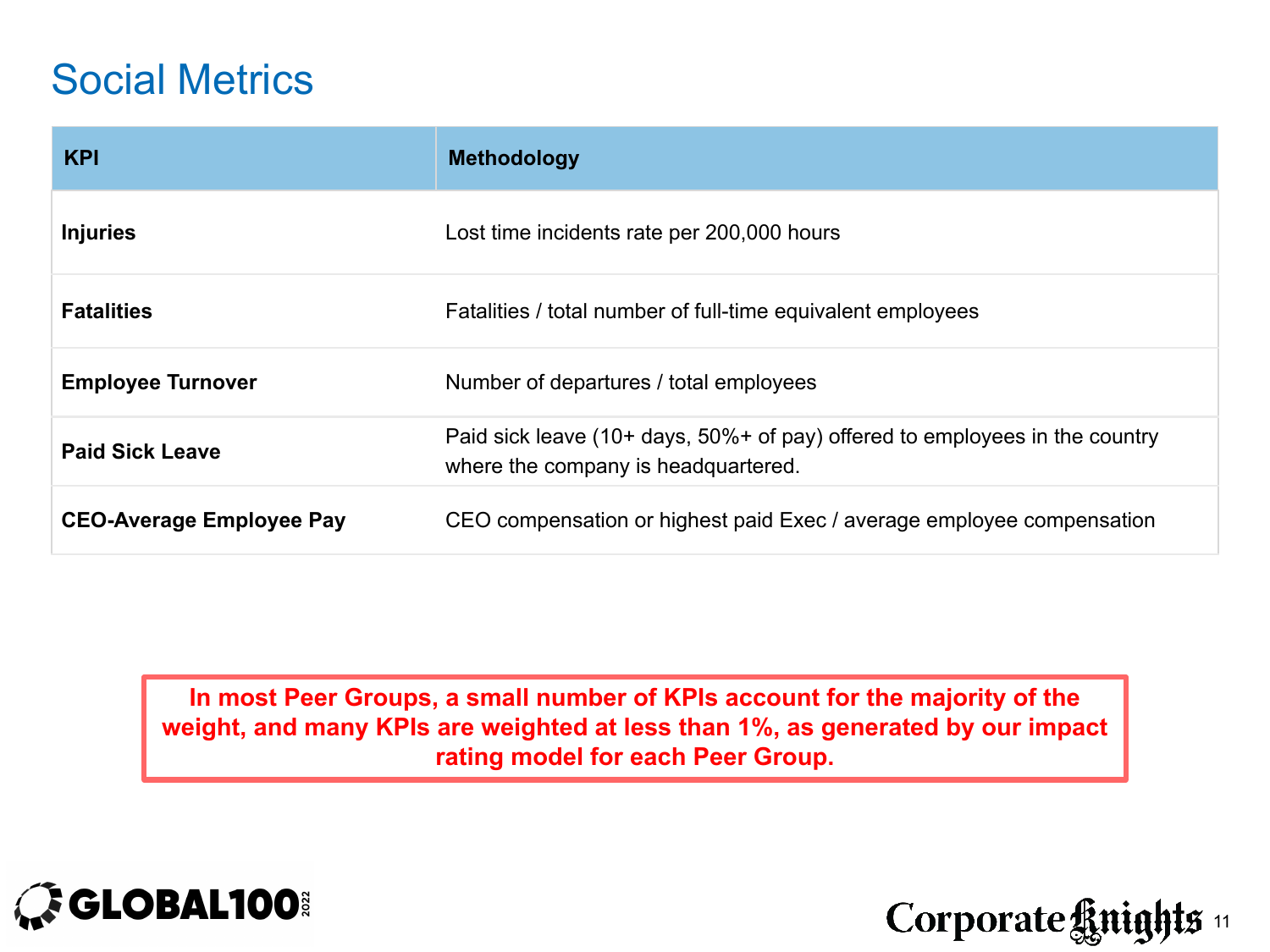#### Governance Metrics

| <b>KPI</b>                                              | <b>Methodology</b>                                                                                                                                                                                              |
|---------------------------------------------------------|-----------------------------------------------------------------------------------------------------------------------------------------------------------------------------------------------------------------|
| <b>Sustainability Pay Link</b>                          | Mechanisms that link senior executive pay to sustainability targets                                                                                                                                             |
| <b>Non-males in Executive</b><br><b>Management</b>      | Non-male representation in executive management team<br>(percentile-ranked against all companies in the universe)                                                                                               |
| <b>Non-males on Boards</b>                              | Non-male representation on board of directors<br>(percentile ranked against all companies in the universe)                                                                                                      |
| <b>Racial Diversity Among Executives</b>                | Number of top tier executives who are members of a visible minority compared to<br>the population of their executive peers in headquarter country (percentile-ranked<br>against all companies in the universe). |
| <b>Racial Diversity on Board of</b><br><b>Directors</b> | Number of board directors who are members of a visible minority compared to<br>the population of their director peers in headquarter country (percentile ranked<br>against all companies in the universe).      |
| <b>Supplier Sustainability Score</b>                    | The weighted CK Sustainability Score of a company's largest publicly listed<br>supplier                                                                                                                         |

**In most Peer Groups, a small number of KPIs account for the majority of the weight, and many KPIs are weighted at less than 1%, as generated by our impact rating model for each Peer Group.**



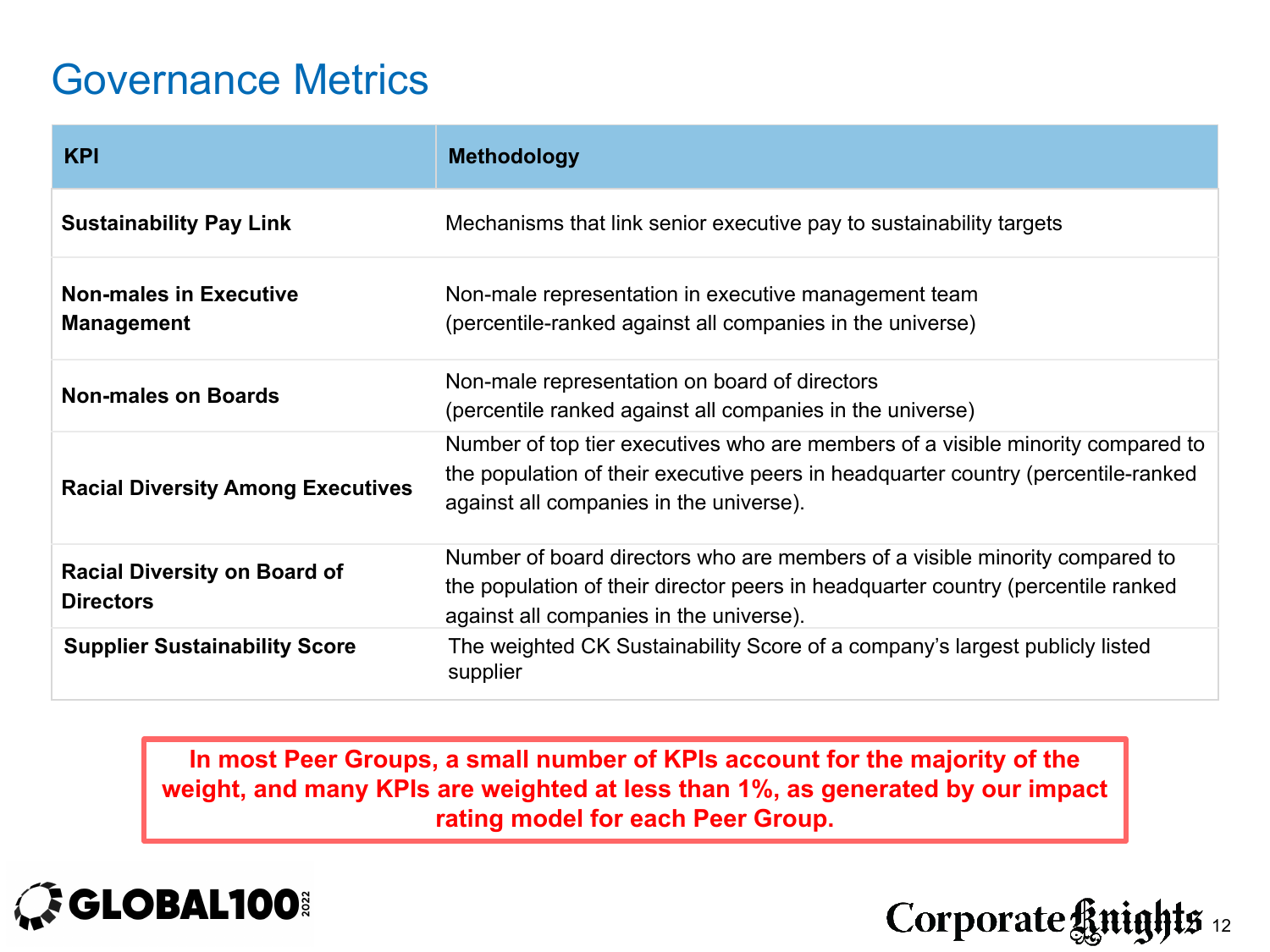### Economic Metrics

| <b>KPI</b>                                                              | <b>Methodology</b>                                                                                                                                                                                                                                                                                                                        |
|-------------------------------------------------------------------------|-------------------------------------------------------------------------------------------------------------------------------------------------------------------------------------------------------------------------------------------------------------------------------------------------------------------------------------------|
| <b>Percentage Tax Paid</b>                                              | Cash tax amount paid / EBITDA – five year trailing (2015-2019)                                                                                                                                                                                                                                                                            |
| <b>Pension Fund Quality</b>                                             | 75%*(total DB and DC employer contributions/ FTE employees percentile-ranked<br>against peers)<br>+ 25%*((fair value of DB plan assets/FTE employees percentile-ranked against peers)<br>- (1-(fair value of DB plan assets/liability percentile-ranked against peers)). Note: DC<br>contributions include 401(k), RRSPs and equivalents. |
| <b>Sanction Deductions</b><br>(January 1, 2020 to December<br>31, 2020) | Total fines, penalties and settlements / revenue                                                                                                                                                                                                                                                                                          |

**In most Peer Groups, a small number of KPIs account for the majority of the weight, and many KPIs are weighted at less than 1%, as generated by our impact rating model for each Peer Group.**



Corporate ginigh  $2513$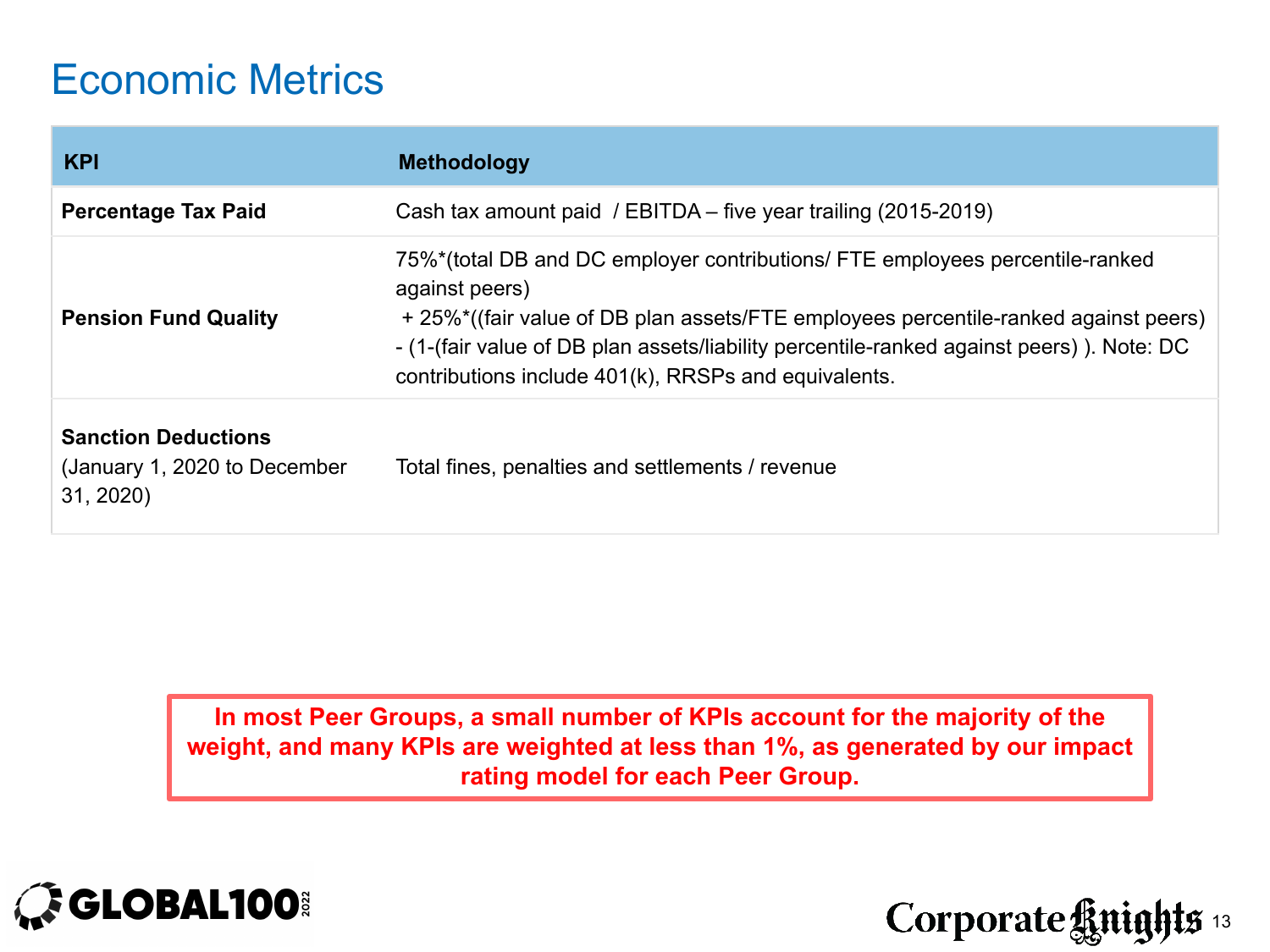#### Data Point Definitions

To view the specific definitions for all data points that feed into the indicator calculations, please click the link below

#### **[KPI Data Point Definitions 2022](https://www.corporateknights.com/wp-content/uploads/2021/11/2022-Corporate-Knights-Ranking-KPI-Data-Point-Definitions.pdf)**



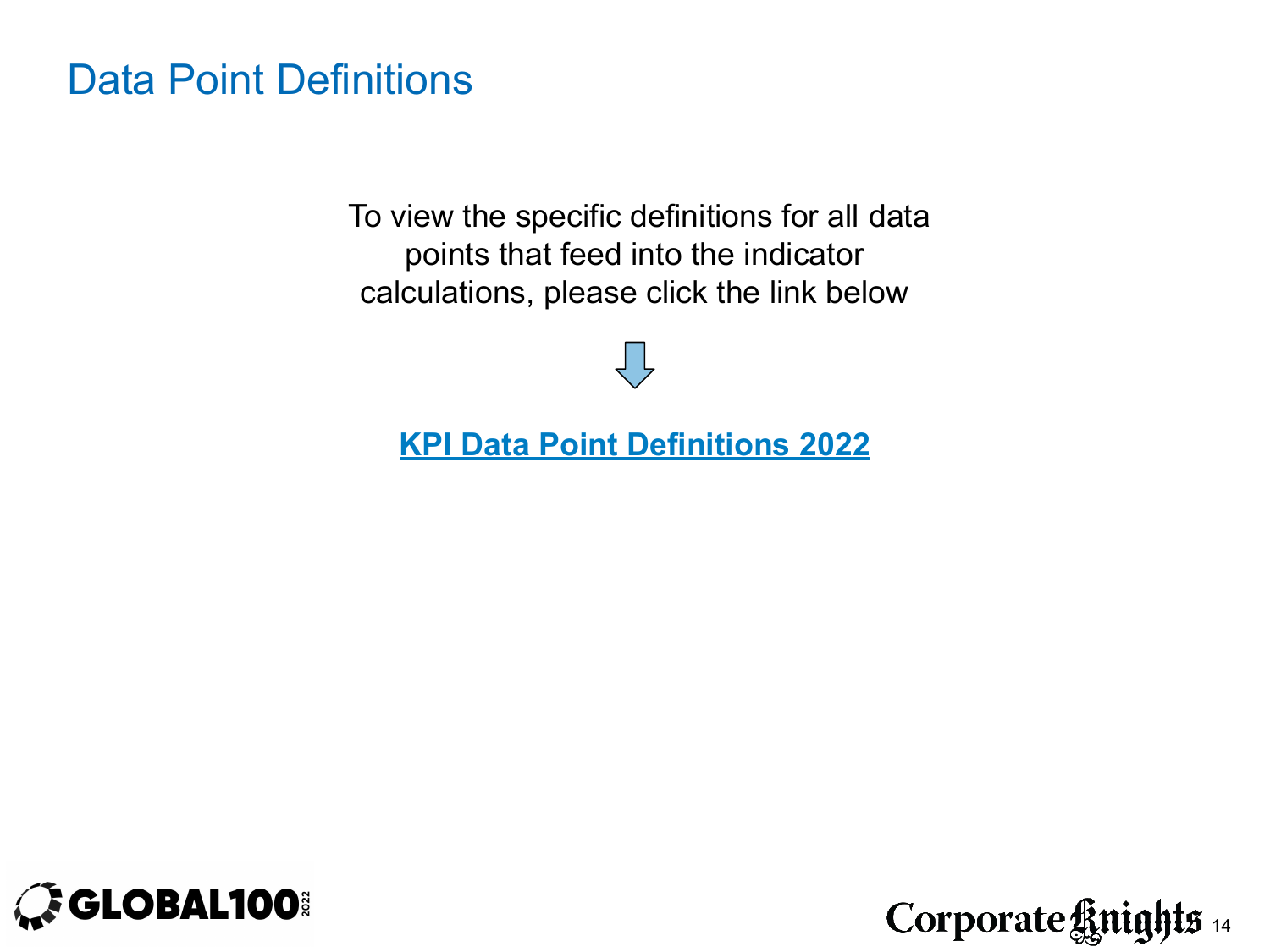# Priority KPIs and Weighting Scheme for Each CK Peer Group



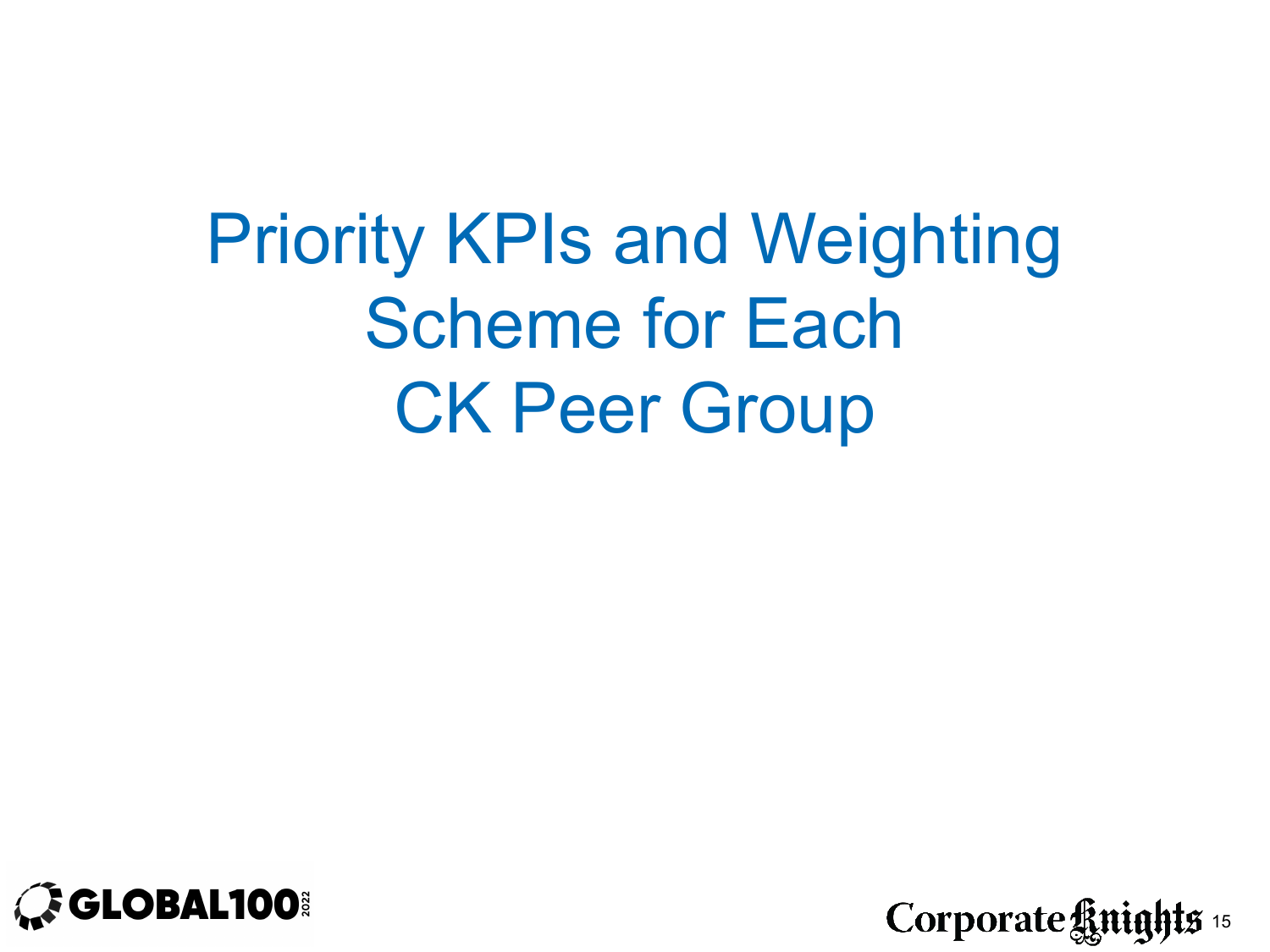### KPIs and Weighting Scheme

#### **Philosophy**

The Corporate Knights Global 100 rating uses a mix of fixed and variable weight ESG and clean economy key performance indicators to score companies against their peers.We measure the share of revenues and capital investments that are included in the Corporate Knights Clean Taxonomy and percentile rank those ratios against the company's peer group. We then give equal weight to the ratios and the percentile ranks in awarding up to 42.5 points for clean revenue and up to 7.5 points for clean investment, for a total of 50 possible points.

The other 50 points in the Global 100 are allocated to 21 ESG KPI's. Seven of these KPI's are allocated 20 points as follows: Gender Diversity on Board of Directors (2.5), Gender Diversity Among Executives (2.5), Racial Diversity Among Executives (2.5), Racial Diversity on Board of Directors (2.5), Sustainability Pay Link (5), Supplier Score (2.5) and Paid Sick Leave (2.5). Each company is awarded points for these indicators based on its performance in comparison to all other companies, regardless of industry.

The remaining 30 points in the Global 100 rating system are allocated to fourteen KPI's where the weights vary by CKPG. The KPI's weighted this way include productivities for energy, carbon, waste, water, VOC, NOx, SOx, PM; as well as the injury rate, fatality rate, employee turnover, CEO pay ratio, cash taxes to EBITDA ratio, and the pension quality. (See additional description below on the impact ratos and indicator weights methodology.)

In addition, up to five points are deducted for companies that have been levied fines above a threshold of their revenue in comparison to their peers, and finally, companies are deemed ineligible for the Global 100 if they fail to pass our exclusionary screens.

#### **Impact ratios and indicator weights**

For each of the 64 CK Peer Groups, impact ratios are computed and used to assign weights to each of the 14 impact-weighted KPI's. For each CKPG-KPI combination, the impact ratio depends on the ratio of the KPI median for the industry to the KPI median for all industry and on the contribution that the CKPG makes to the total impact for the KPI across all industries. For each CKPG, the indicator weights for the 14 impact-weighted KPI's are equal to the share of each KPI's impact ratio to the sum of the impact ratios for that industry. (Note: There are some CKPG-KPI combinations for which there is insufficient data to produce statistically significant impact ratios, and the impact-weighting can therefore not be applied.)

> To see a detailed outline of the weights calculation process, please click the link below **[Corporate Knights Impact-weight Calculation Methodology](https://www.corporateknights.com/wp-content/uploads/2021/11/2021-2023-Corporate-Knights-Impact-Weight-Calculation-Methodology-.pdf)**



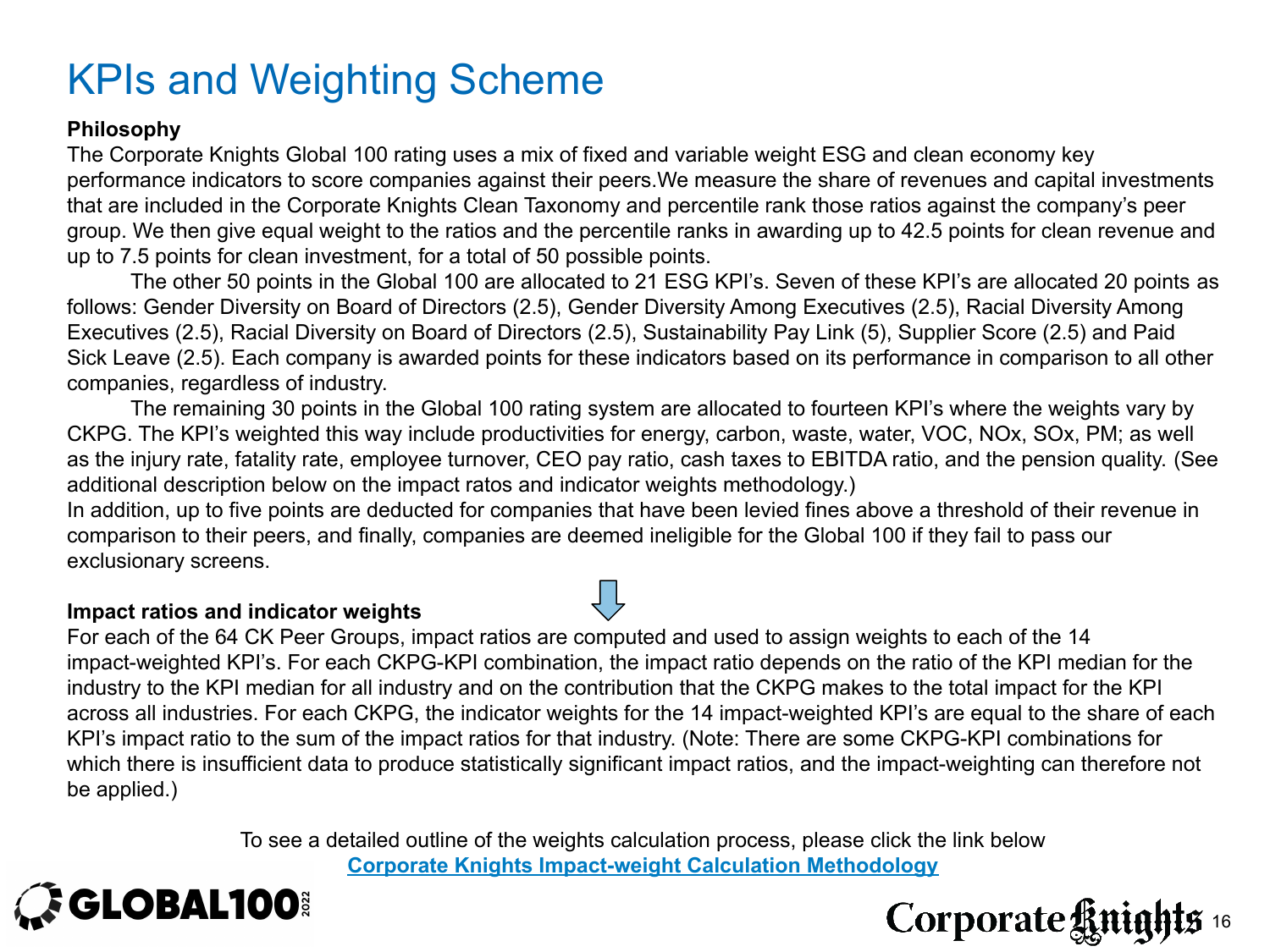### Priority indicators and weights per CK Peer Group

To see the weights for each indicator and CKPG, please download the corresponding spreadsheet from the link below.

> **[Corporate Knights Indicator](https://www.corporateknights.com/wp-content/uploads/2021/12/2022-Corporate-Knights-Final-Indicator-Weightings.xlsx) [Weightings](https://www.corporateknights.com/wp-content/uploads/2021/12/2022-Corporate-Knights-Final-Indicator-Weightings.xlsx)**



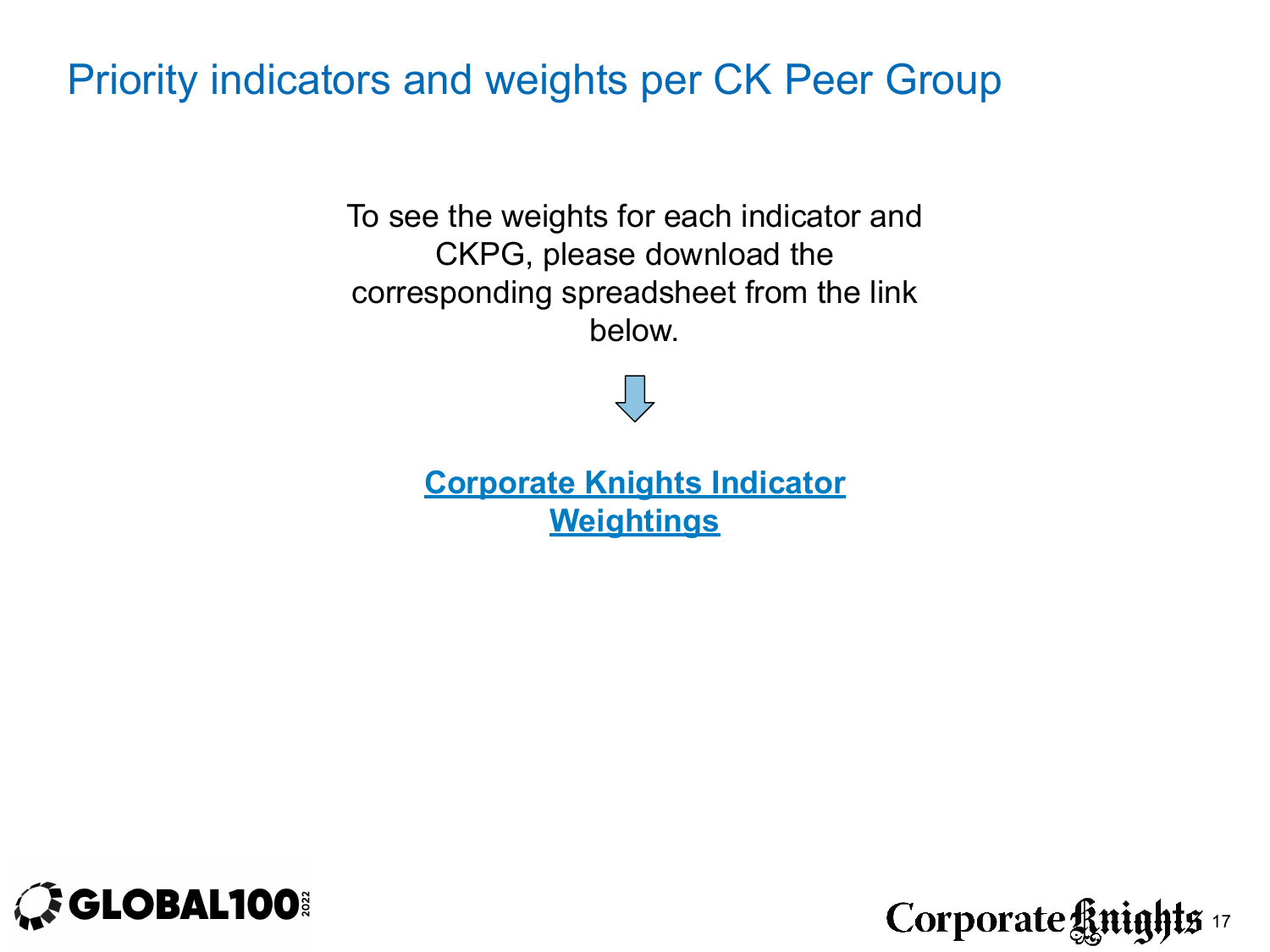### Policy for Changes to the Global 100 Index Methodology

The methodology to the Global 100 Index is reviewed at least annually by Corporate Knights Research staff.

An oversight committee composed of staff from Corporate Knights and its subsidiaries (the "Committee") is responsible for decisions regarding any amendments to the rules of the Index. Any such amendment must be submitted to the Committee for prior approval.

Any changes or updates to any part of the Global 100 methodology are published prior to the beginning of any given rating cycle or issuance of an index rebalance, as the case may be.

Any such methodological updates are communicated through the *Global 100 Methodology Updates* document and in the *Overview of Corporate Knights Rating Methodology* document, both of which are published on [www.corporateknights.com](http://www.corporateknights.com).

Links to the two aforementioned documents are included in any communication from Corporate Knights to users of the Index as well as companies eligible for the Global 100 ranking.



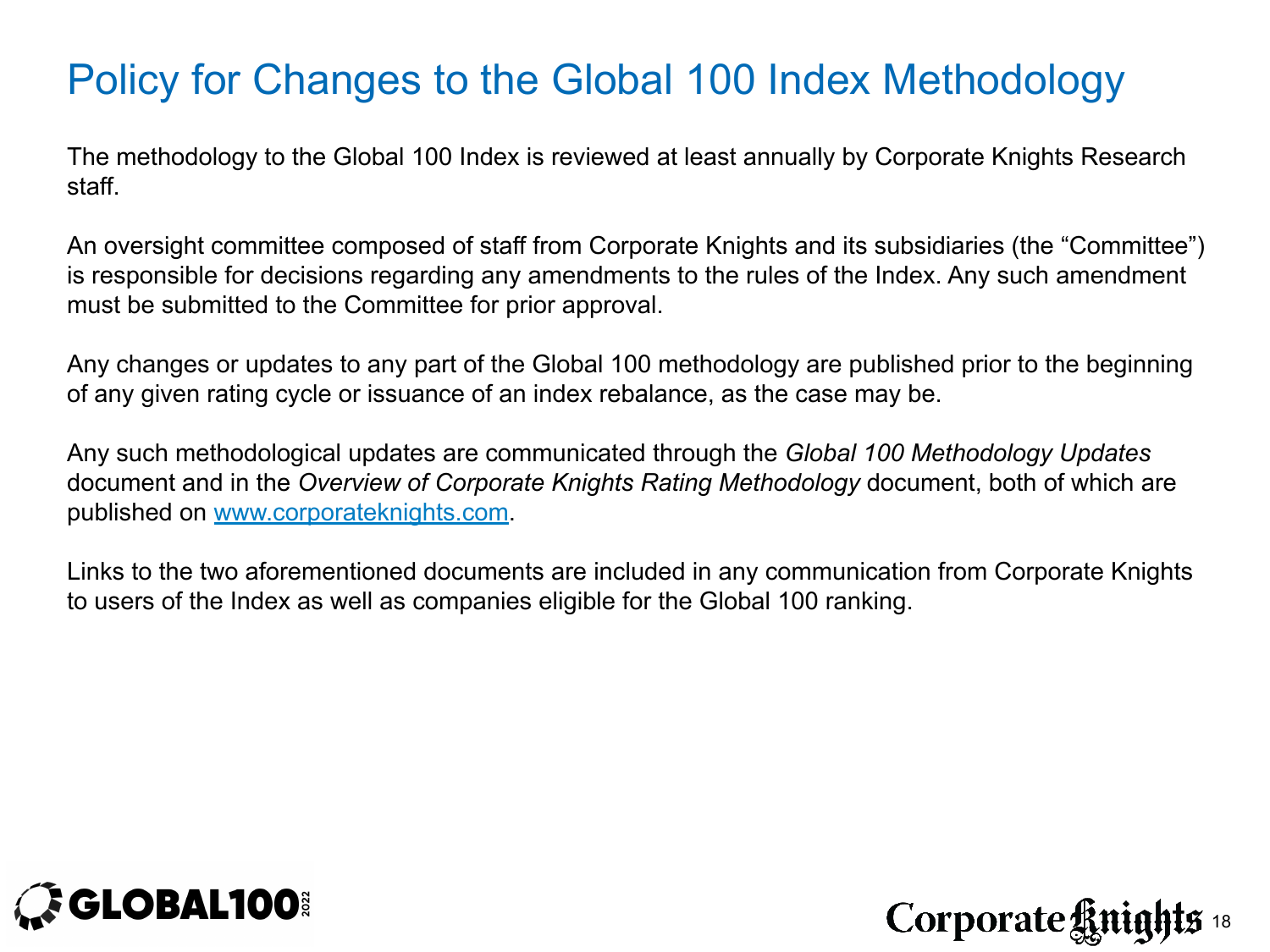### Policy for Termination of the Global 100 Index

There might be reasons for terminating the Global 100 that are based on absolutely necessary and unavoidable reasons, independent of the Global 100 Index and Corporate Knights. Such reasons include, but are not limited to, economic reasons, geo‐political events and legal or regulatory changes.

Upon identification of a reason for the termination of the Global 100 index, Corporate Knights Research will start a consultation process with all relevant stakeholders.

The Corporate Knights Global 100 Oversight Committee will then take a decision regarding the termination of the Global 100 Index.

Corporate Knights Research staff will inform all relevant stakeholders about the termination and will terminate the Global 100 Index with a notice period of at least 30 days in advance.

Corporate Knights will announce the termination of the Global 100 Index on its website ([www.corporateknights.com\)](http://www.corporateknights.com) and through direct communication to all stakeholders are affected by the termination.



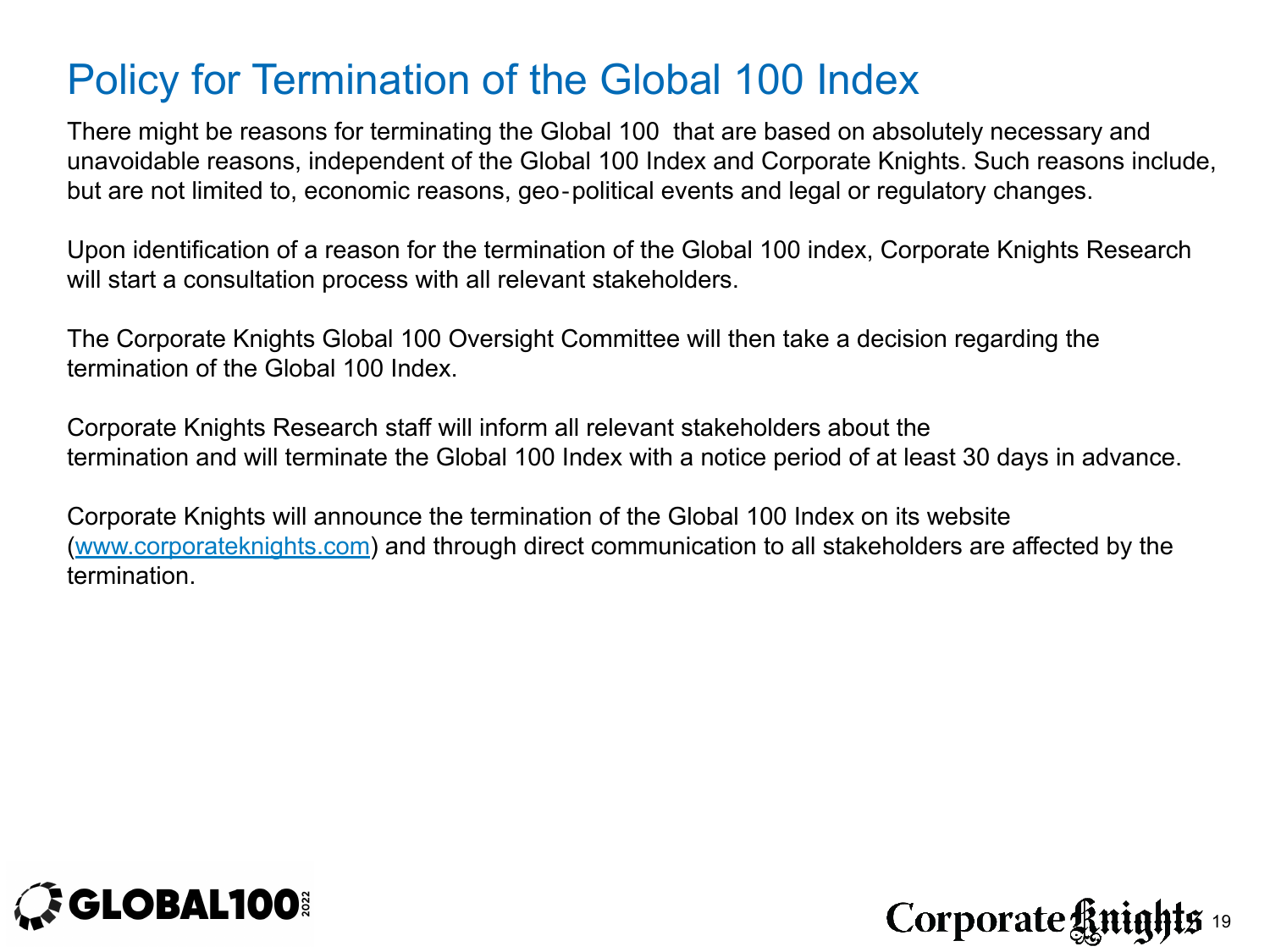# Appendices I - IV

# 2022 Global 100 Ranking



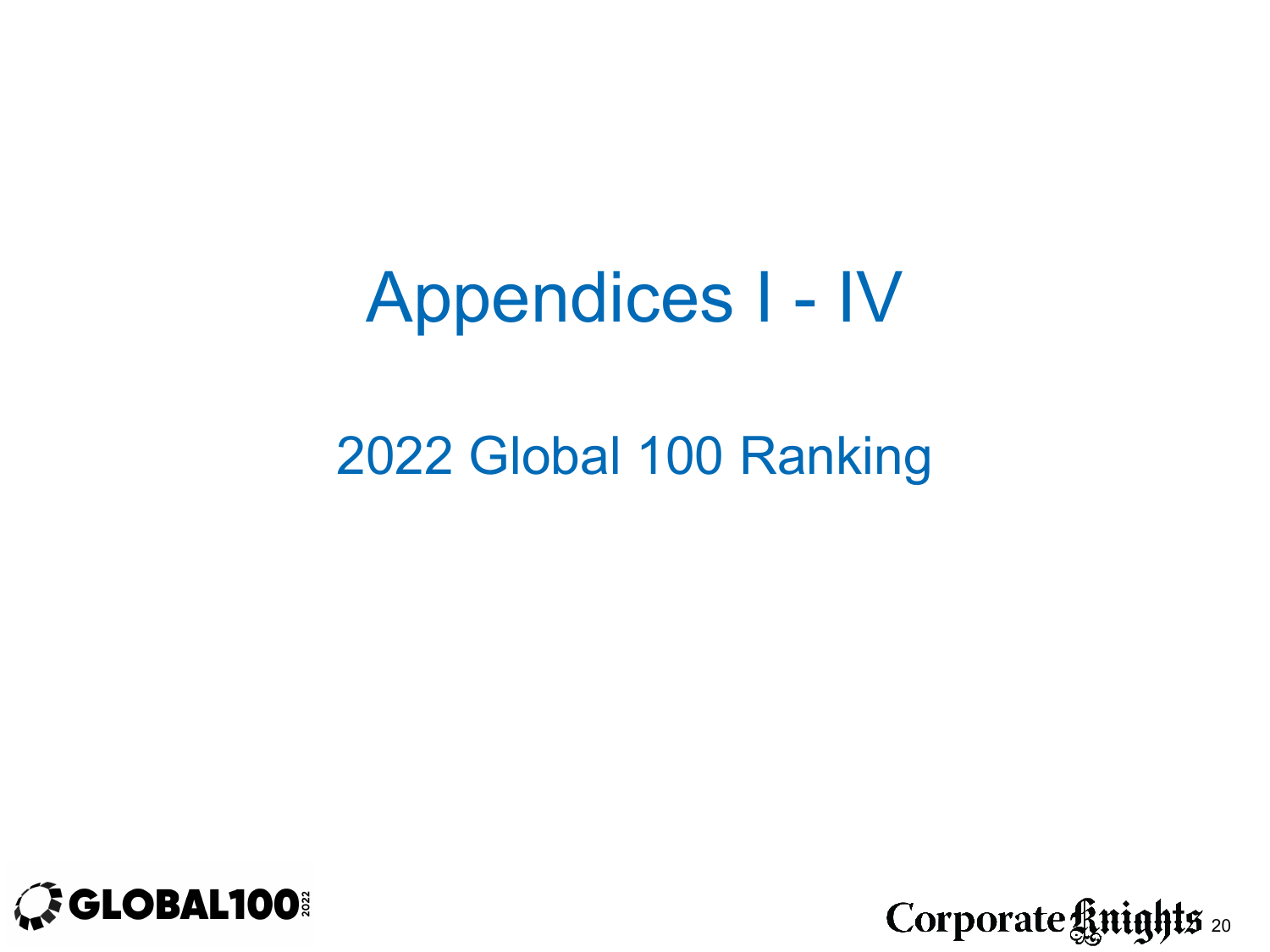### Appendix I: The F-Score

- The F-Score (the Piotroski F-score) is a measure of the financial strength of a company.
- The F-Score is the sum of the scores for each of nine tests. Each test scores one for a pass and zero for a fail.
- The tests are:
	- i) net profit is positive;
	- ii) operating cash flow is positive;
	- iii) net profit  $\div$  total assets at beginning of year;
	- iv) operating cash flow is greater than net profit;
	- v) long term debt ÷ by average assets has not increased;
	- vi) the current ratio has increased (the change is more than zero, so even a negligible increase passes the test);
	- vii) no raising of ordinary (common) equity over the previous year: this test is passed if the company did not issue any ordinary shares (excluding shares from dividend reinvestment plans and employee share plans);
	- viii) gross margin has improved over the previous year; and
	- ix) asset turnover has increased.



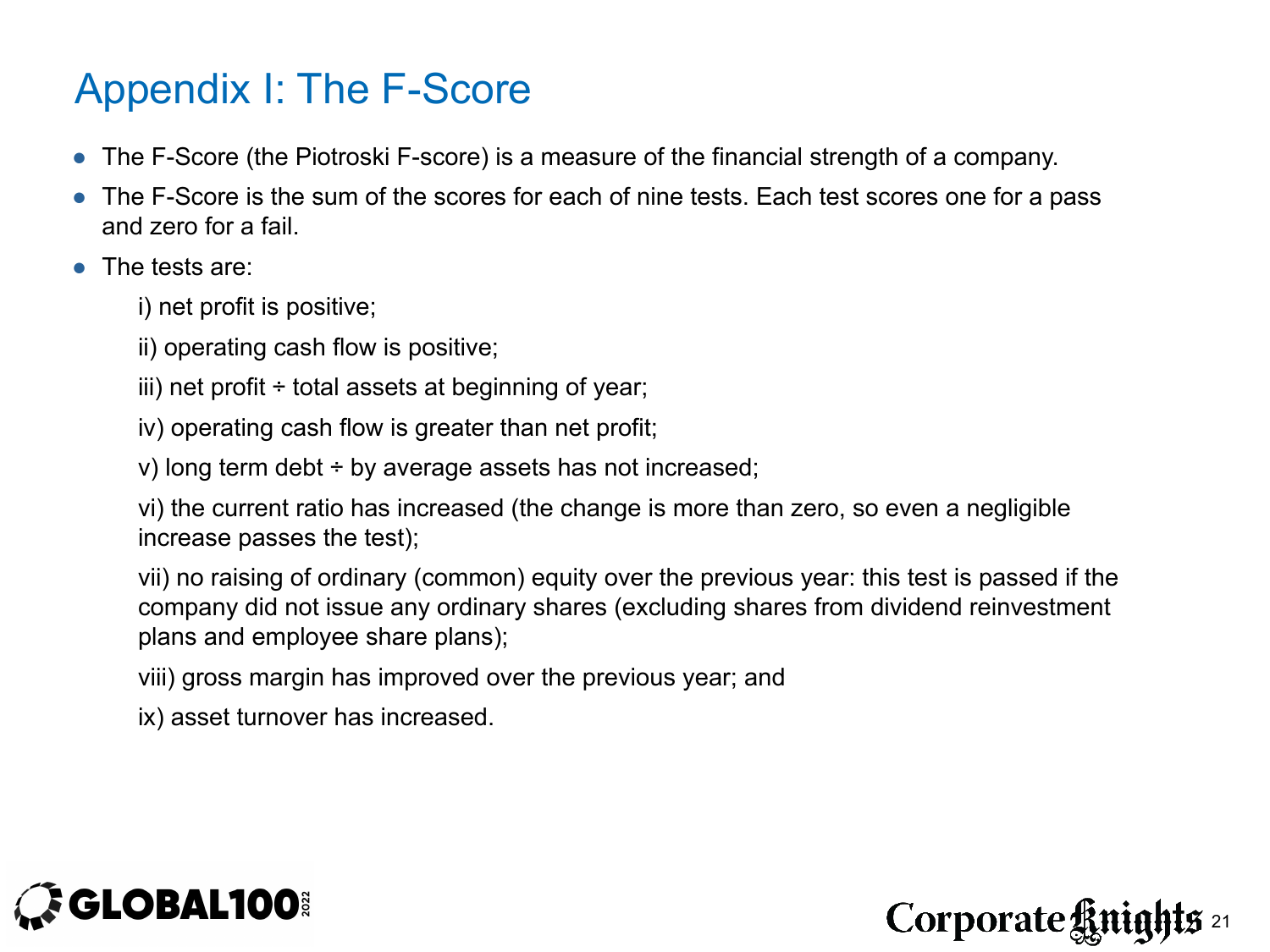| <b>Name of KPI</b>                   | <b>Measurement</b>                                                                                                                                                                                                                                                                                                                                                                                                                                                                                                                                                                                                                                                                                                                                                                                                                                                                                                                                                                                                                                                                                                                                                                                                                                                                                                                       | <b>UN Sustainable Development</b>                                                            |
|--------------------------------------|------------------------------------------------------------------------------------------------------------------------------------------------------------------------------------------------------------------------------------------------------------------------------------------------------------------------------------------------------------------------------------------------------------------------------------------------------------------------------------------------------------------------------------------------------------------------------------------------------------------------------------------------------------------------------------------------------------------------------------------------------------------------------------------------------------------------------------------------------------------------------------------------------------------------------------------------------------------------------------------------------------------------------------------------------------------------------------------------------------------------------------------------------------------------------------------------------------------------------------------------------------------------------------------------------------------------------------------|----------------------------------------------------------------------------------------------|
|                                      |                                                                                                                                                                                                                                                                                                                                                                                                                                                                                                                                                                                                                                                                                                                                                                                                                                                                                                                                                                                                                                                                                                                                                                                                                                                                                                                                          | <b>Goals</b>                                                                                 |
| <b>Energy</b><br><b>Productivity</b> | In the first step, each company's Energy Productivity is calculated. Energy Productivity is defined<br>as Revenue (\$PPP-converted) / Total Energy Use (GJ) - Certified RECs and purpose built<br>renewable generation (GJ) (does not apply to standard grid issue). It is then percent-ranked<br>against all of the same-CK Peer Group peers within the CK coverage universe, and multiplied by<br>0.75. In the second step, the change in each company's Energy Productivity over a two-year period<br>is calculated and percent-ranked against all of the same-CK Peer Group peers within the CK<br>coverage universe. If the company's ranked fiscal year percent-rank is top quartile, the three-year<br>change percent-rank is multiplied by 1 and then by 0.25. If the company's ranked fiscal year<br>percent-rank is second quartile, the three-year change percent-rank is multiplied by 0.75 and then<br>by 0.25. If the company's ranked fiscal year percent-rank is third quartile, the three-year change<br>percent-rank is multiplied by 0.5 and then by 0.25. If the company's ranked fiscal year<br>percent-rank is bottom quartile, the three-year change percent-rank is multiplied by 0.25 and then<br>by 0.25. In the third step, the value from the first and second steps are totaled.                            | GOAL 7: Affordable and Clean<br>Energy<br>GOAL 9: Industry, Innovation and<br>Infrastructure |
| l GHG<br><b>Productivity</b>         | In the first step, each company's Greenhouse Gas (GHG) productivity is calculated. GHG<br>Productivity is defined as Revenue (\$PPP-converted) / Total Greenhouse gas (GHG) Emissions<br>(tCO2e). Only location-based Scope 1 and Scope 2 emissions are included according to the GHG<br>Protocol. It is then percent-ranked against all of the same-CK Peer Group peers within the CK<br>coverage universe, and multiplied by 0.75. In the second step, the change in each company's GHG<br>Productivity over a two-year period is calculated and percent-ranked against all of the same-CK<br>Peer Group peers within the CK coverage universe. If the company's ranked fiscal year<br>percent-rank is top quartile, the three-year change percent-rank is multiplied by 1 and then by<br>0.25. If the company's ranked fiscal year percent-rank is second quartile, the three-year change<br>percent-rank is multiplied by 0.75 and then by 0.25. If the company's ranked fiscal year<br>percent-rank is third quartile, the three-year change percent-rank is multiplied by 0.5 and then by<br>0.25. If the company's ranked fiscal year percent-rank is bottom quartile, the three-year change<br>percent-rank is multiplied by 0.25 and then by 0.25. In the third step, the value from the first and<br>second steps are totaled. | GOAL 9: Industry, Innovation and<br>Infrastructure<br>• GOAL 13: Climate Action              |



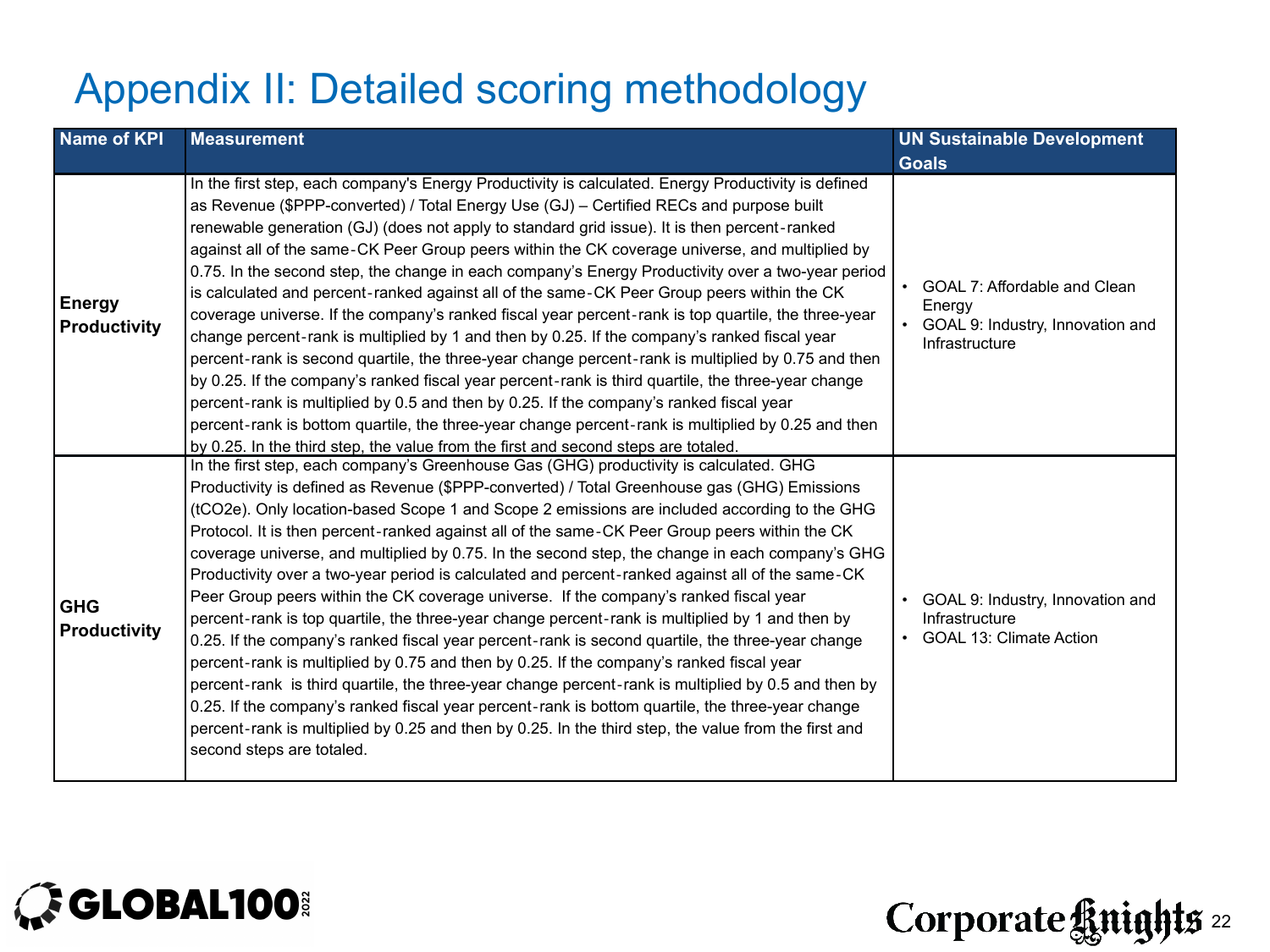| <b>Name of KPI</b>                  | <b>Measurement</b>                                                                                                                                                                                                                                                                                                                                                                                                                                                                                                                                                                                                                                                                                                                                                                                                                                                                                                                                                                                                                                                                                                                                                                                                                                                                                                                                                                                                                                                                                                                                                                 | <b>UN Sustainable Development</b>                                                                                                                                                          |
|-------------------------------------|------------------------------------------------------------------------------------------------------------------------------------------------------------------------------------------------------------------------------------------------------------------------------------------------------------------------------------------------------------------------------------------------------------------------------------------------------------------------------------------------------------------------------------------------------------------------------------------------------------------------------------------------------------------------------------------------------------------------------------------------------------------------------------------------------------------------------------------------------------------------------------------------------------------------------------------------------------------------------------------------------------------------------------------------------------------------------------------------------------------------------------------------------------------------------------------------------------------------------------------------------------------------------------------------------------------------------------------------------------------------------------------------------------------------------------------------------------------------------------------------------------------------------------------------------------------------------------|--------------------------------------------------------------------------------------------------------------------------------------------------------------------------------------------|
|                                     |                                                                                                                                                                                                                                                                                                                                                                                                                                                                                                                                                                                                                                                                                                                                                                                                                                                                                                                                                                                                                                                                                                                                                                                                                                                                                                                                                                                                                                                                                                                                                                                    | <b>Goals</b>                                                                                                                                                                               |
| Water<br><b>Productivity</b>        | In the first step, each company's Water Productivity is calculated. Water Productivity is defined as<br>Revenue (\$PPP-converted) / Total water withdrawn (m3). It is then percent-ranked against all of<br>the same-CK Peer Group peers within the CK coverage universe, and multiplied by 0.75. In the<br>second step, the change in each company's Water Productivity over a two-year period is calculated<br>and percent-ranked against all of the same-CK Peer Group peers within the CK coverage<br>universe. If the company's ranked fiscal year percent-rank is top quartile, the three-year change<br>percent-rank is multiplied by 1 and then by 0.25. If the company's ranked fiscal year percent-rank<br>is second quartile, the three-year change percent-rank is multiplied by 0.75 and then by 0.25. If the<br>company's ranked fiscal year percent-rank is third quartile, the three-year change percent-rank is<br>multiplied by 0.5 and then by 0.25. If the company's ranked fiscal year percent-rank is bottom<br>quartile, the three-year change percent-rank is multiplied by 0.25 and then by 0.25. In the third<br>step, the value from the first and second steps are totaled.                                                                                                                                                                                                                                                                                                                                                                            | GOAL 6: Clean Water and<br>Sanitation<br>GOAL 9: Industry, Innovation and<br>Infrastructure                                                                                                |
| <b>Waste</b><br><b>Productivity</b> | In the first step, each company's Waste Productivity is calculated. Waste includes total amount of<br>solid waste produced in tonnes (includes hazardous and non-hazardous waste generated from<br>owned and leased facilities, including landfill, waste rock, tailings, ash and materials sent for<br>incineration. Total waste also includes recycled, repurposed materials, and compost.) Waste<br>Productivity is defined as Revenue (\$PPP-converted) / [Total waste generated (metric tonnes) -<br>waste recycled (metric tonnes)]. It is then percent-ranked against all of the same-CK Peer Group<br>peers within the CK coverage universe, and multiplied by 0.75. In the second step, the change in<br>each company's Waste Productivity over a two-year period is calculated and percent-ranked<br>against all of the same-CK Peer Group peers within the CK coverage universe. If the company's<br>ranked fiscal year percent-rank is top quartile, the three-year change percent-rank is multiplied by<br>1 and then by 0.25. If the company's ranked fiscal year percent-rank is second quartile, the<br>three-year change percent-rank is multiplied by 0.75 and then by 0.25. If the company's ranked<br>fiscal year percent-rank is third quartile, the three-year change percent-rank is multiplied by 0.5<br>and then by 0.25. If the company's ranked fiscal year percent-rank is bottom quartile, the<br>three-year change percent-rank is multiplied by 0.25 and then by 0.25. In the third step, the value<br>from the first and second steps are totaled. | GOAL 9: Industry, Innovation and<br>Infrastructure<br>GOAL 11: Sustainable Cities and<br>Communities<br>GOAL 12: Responsible<br><b>Consumption and Production</b><br>GOAL 15: Life on Land |



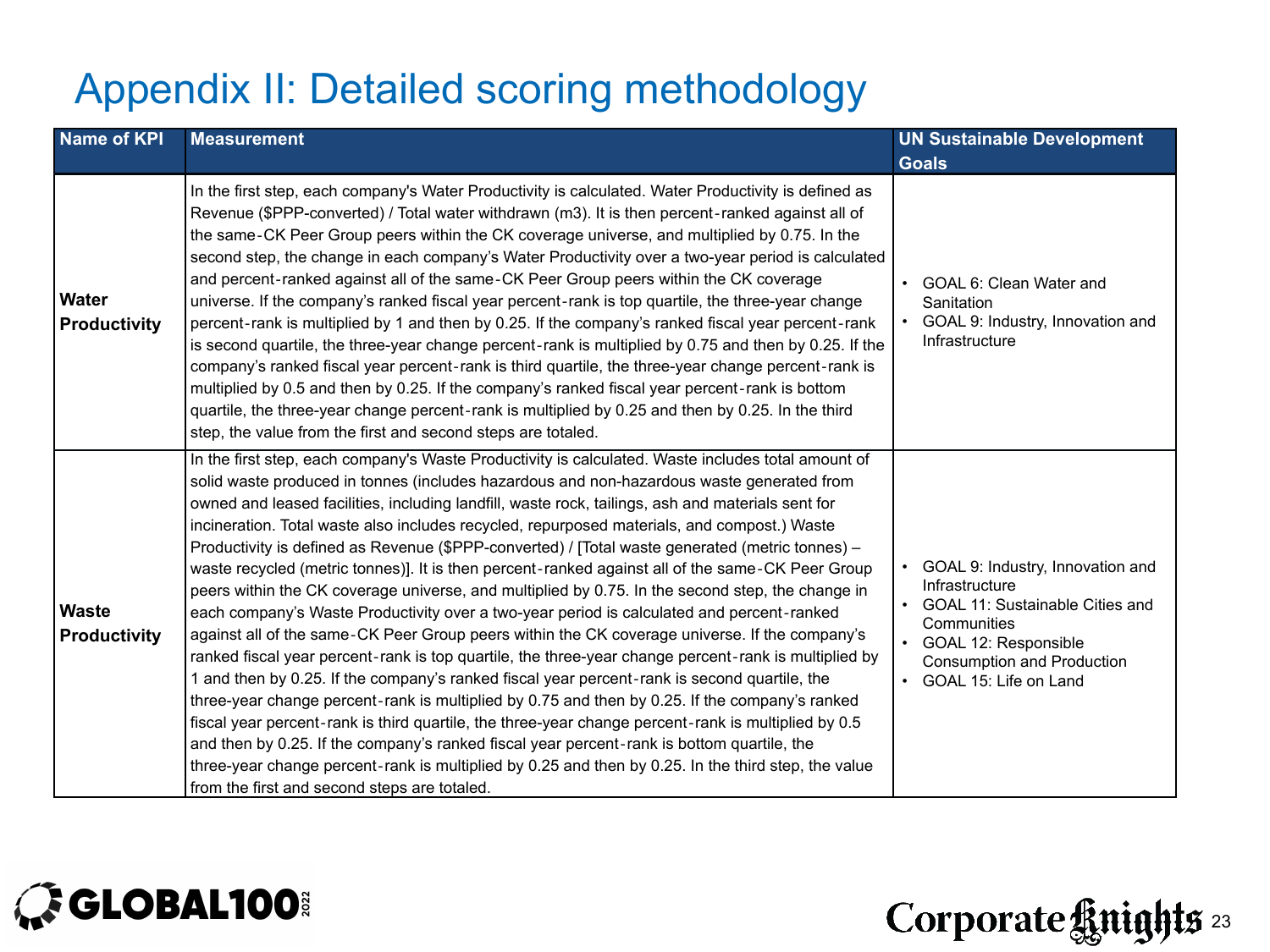| Name of KPI                                        | <b>Measurement</b>                                                                                                                                                                                                                                                                                                                                                                                                                                                                                                                                                                                                                                                                                                                                                                                                              | <b>UN Sustainable Development</b>                                                                                                                                                                            |
|----------------------------------------------------|---------------------------------------------------------------------------------------------------------------------------------------------------------------------------------------------------------------------------------------------------------------------------------------------------------------------------------------------------------------------------------------------------------------------------------------------------------------------------------------------------------------------------------------------------------------------------------------------------------------------------------------------------------------------------------------------------------------------------------------------------------------------------------------------------------------------------------|--------------------------------------------------------------------------------------------------------------------------------------------------------------------------------------------------------------|
|                                                    |                                                                                                                                                                                                                                                                                                                                                                                                                                                                                                                                                                                                                                                                                                                                                                                                                                 | <b>Goals</b>                                                                                                                                                                                                 |
| <b>VOC</b><br>Productivity                         | In the first step, each company's sub-indicator Productivity is calculated by dividing Revenue<br>(\$PPP-converted) by the air pollutant (tonnes). It is then percent-ranked against all of the same-CK<br>Peer Group peers within the CK coverage universe, and multiplied by 0.75. In the second step, the                                                                                                                                                                                                                                                                                                                                                                                                                                                                                                                    | GOAL 3: Good Health and<br>Well-being<br>GOAL 9: Industry, Innovation and<br>Infrastructure<br><b>GOAL 11: Sustainable Cities and</b><br>Communities<br>• GOAL 12: Responsible<br>Consumption and Production |
| <b>NOx</b><br>Productivity                         | change in each company's sub-indicator Productivity over a two-year period is calculated and<br>percent-ranked against all of the same-CK Peer Group peers within the CK coverage universe. If the<br>company's ranked fiscal year percent-rank is top quartile, the three-year change percent-rank is                                                                                                                                                                                                                                                                                                                                                                                                                                                                                                                          |                                                                                                                                                                                                              |
| <b>SOx</b><br><b>Productivity</b>                  | multiplied by 1 and then by 0.25. If the company's ranked fiscal year percent-rank is second quartile,<br>the three-year change percent-rank is multiplied by 0.75 and then by 0.25. If the company's ranked<br>fiscal year percent-rank is third quartile, the three-year change percent-rank is multiplied by 0.5 and<br>then by 0.25. If the company's ranked fiscal year percent-rank is bottom quartile, the three-year<br>change percent-rank is multiplied by 0.25 and then by 0.25. In the third step, the value from the first<br>and second steps are totaled.                                                                                                                                                                                                                                                        |                                                                                                                                                                                                              |
| Particulate<br><b>Matter</b><br>Productivity       |                                                                                                                                                                                                                                                                                                                                                                                                                                                                                                                                                                                                                                                                                                                                                                                                                                 |                                                                                                                                                                                                              |
| Percentage<br><b>Tax Paid</b>                      | In the first step, each company's Percentage Tax Paid is calculated as the amount of taxes paid in<br>cash over a trailing five year period (2015-2019) divided by their total EBITDA (note: not adjusted<br>EBITDA) over the same period. Companies score a 0% in the event that their total EBITDA or taxes<br>paid in cash is zero or lower over the five year period (2015-2019). In the second step, each<br>company's Percentage Tax Paid is percent-ranked against all of the same-CK Peer Group peers<br>within the CK coverage universe. Note: "Operating Income" is used in place of EBITDA for financial<br>services companies. Financials include the following CKPGs: Banks and Investment Services;<br>Insurance. For government-owned companies, dividends to the government are not included in this<br>metric. | • GOAL 10: Reduced Inequality                                                                                                                                                                                |
| <b>CEO-Average</b><br><b>Employee Pay</b><br>Ratio | Each company's CEO to Average Employee Pay ratio is calculated as total CEO compensation or<br>highest paid executive divided by average employee compensation Average employee compensation<br>is calculated by dividing the company's total wage bill (incl. social contributions as stipulated by law,<br>such as state pension, social insurance, health insurance etc.). by the total number of employees.<br>Each company's CEO to Average Employee Pay ratio is percent-ranked against the entire CK<br>coverage universe. The lower the ratio, the higher the rank.                                                                                                                                                                                                                                                     | GOAL 8: Decent Work and<br><b>Economic Growth</b><br>GOAL 10: Reduced Inequality                                                                                                                             |

### **GLOBAL100**

# Corporate Linights<sup>24</sup>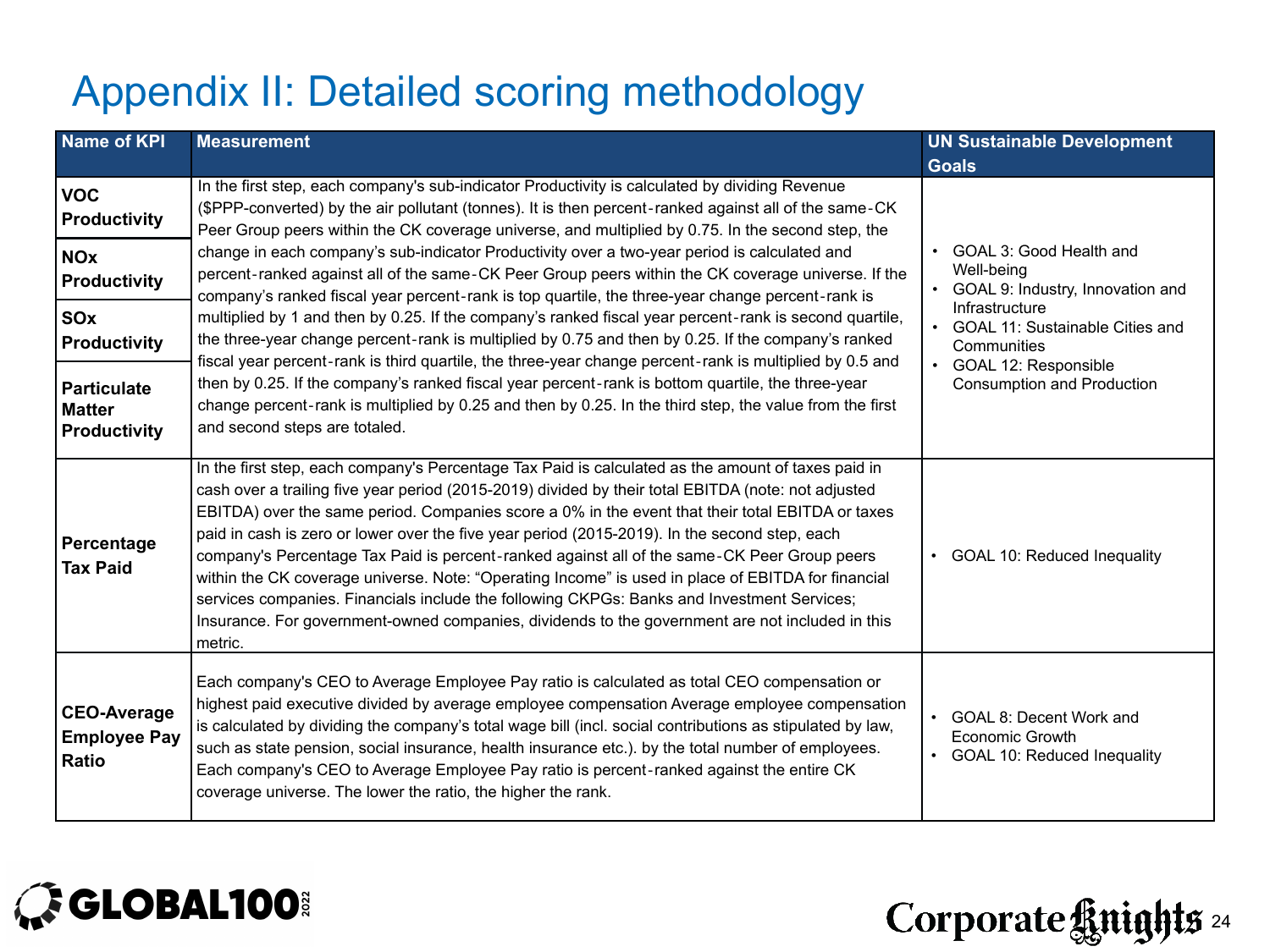| Name of KPI                                              | <b>Measurement</b>                                                                                                                                                                                                                                                                                                                                                                                                            | <b>UN Sustainable Development</b>                                                                                                                                                                                                                                                                                                                                                                                                                                                                                                                                                                                  |
|----------------------------------------------------------|-------------------------------------------------------------------------------------------------------------------------------------------------------------------------------------------------------------------------------------------------------------------------------------------------------------------------------------------------------------------------------------------------------------------------------|--------------------------------------------------------------------------------------------------------------------------------------------------------------------------------------------------------------------------------------------------------------------------------------------------------------------------------------------------------------------------------------------------------------------------------------------------------------------------------------------------------------------------------------------------------------------------------------------------------------------|
|                                                          |                                                                                                                                                                                                                                                                                                                                                                                                                               | <b>Goals</b>                                                                                                                                                                                                                                                                                                                                                                                                                                                                                                                                                                                                       |
|                                                          | In the first step, the sum of the company's contribution to the defined benefit and defined<br>contribution pension plans are added up, then divided by the total number of full-time equivalent<br>employees. Note that DC contributions include 401(k), RRSPs and equivalents. This ratio is then<br>percent-ranked against all of the same-CK Peer Group peers within the CK coverage universe.<br>This is labelled as "A" |                                                                                                                                                                                                                                                                                                                                                                                                                                                                                                                                                                                                                    |
| <b>Pension Fund</b><br>Quality                           | In the second step, the fair value of the defined benefit plan assets is divided by the total number of<br>full-time equivalent employees; this ratio is then percent-ranked against all of the same-CK Peer<br>Group peers within the CK coverage universe. This is labelled as "B",                                                                                                                                         | <b>GOAL 1: No Poverty</b><br>GOAL 8: Decent Work and<br>Economic Growth                                                                                                                                                                                                                                                                                                                                                                                                                                                                                                                                            |
|                                                          | In the third step, the fair value of the defined benefit plan assets is divided by the projected defined<br>benefit plan obligations, then percent-ranked against all of the same-CK Peer Group peers within<br>the CK coverage universe. This is labelled as "C".                                                                                                                                                            |                                                                                                                                                                                                                                                                                                                                                                                                                                                                                                                                                                                                                    |
|                                                          | The Pension Fund Quality Score is arrived at by the following formula: $(0.75 \times A) + 0.25(B - (1 -$<br>C)                                                                                                                                                                                                                                                                                                                |                                                                                                                                                                                                                                                                                                                                                                                                                                                                                                                                                                                                                    |
| <b>Supplier</b><br><b>Sustainability</b><br><b>Score</b> | Each company's largest publicly list supplier by total spend. The supplier is then weighted and<br>scored using the Global 100 methodology excluding the Supplier Sustainability Score KPI.                                                                                                                                                                                                                                   | GOAL 1: No Poverty<br>GOAL 2: Zero Hunger<br>GOAL 3: Good Health and Well-being<br>GOAL 5: Gender Equality<br>GOAL 6: Clean Water and Sanitation<br>GOAL 7: Affordable and Clean Energy<br>GOAL 8: Decent Work and Economic Growth<br>GOAL 9: Industry, Innovation and<br>Infrastructure<br>GOAL 10: Reduced Inequality<br>GOAL 11: Sustainable Cities and<br>Communities<br>GOAL 12: Responsible Consumption and<br>Production<br>GOAL 13: Climate Action<br>GOAL 14: Life Below Water<br>GOAL 15: Life on Land<br>GOAL 16: Peace and Justice Strong<br>Institutions<br>GOAL 17: Partnerships to achieve the Goal |



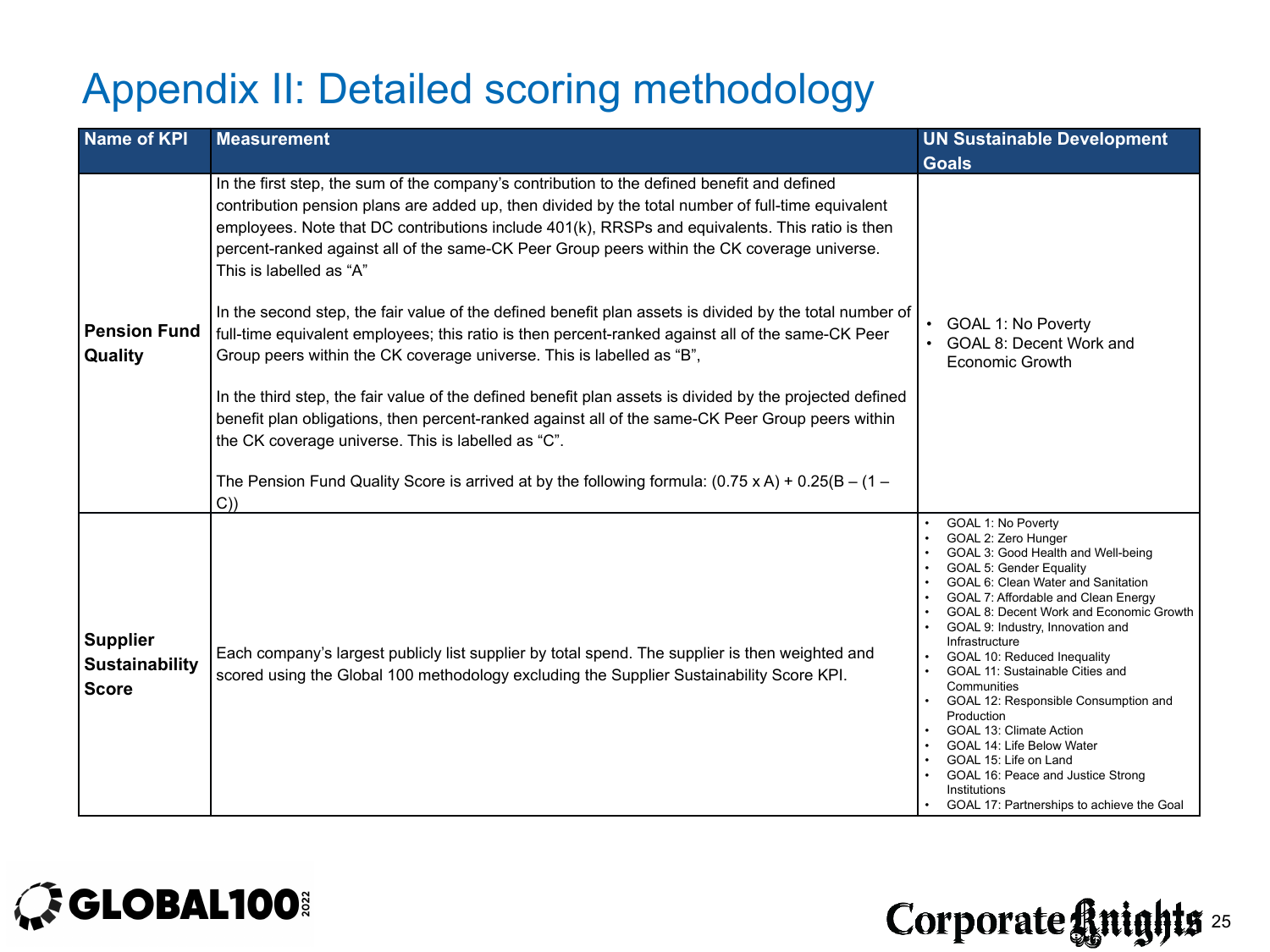| <b>Name of KPI</b>                             | <b>Measurement</b>                                                                                                                                                                                                                                                                                                                                                                                                                                                                                                                                                    | <b>UN Sustainable Development</b><br><b>Goals</b> |
|------------------------------------------------|-----------------------------------------------------------------------------------------------------------------------------------------------------------------------------------------------------------------------------------------------------------------------------------------------------------------------------------------------------------------------------------------------------------------------------------------------------------------------------------------------------------------------------------------------------------------------|---------------------------------------------------|
| Injuries                                       | Each company's Injury Score is determined by calculating the company's lost time injury rate<br>(defined as the number of lost time incidents per 200,000 employee hours) and percent-ranking it<br>against all of the same-CK Peer Group peers within the CK coverage universe. In line with GRI:<br>This metric applies to employees (full time and part time), contracted employees (permanent and<br>temporary), and any other workers where a company has control (shared of sole) of the work or<br>workplace.                                                  | GOAL 8: Decent Work and<br>Economic Growth        |
| <b>Fatalities</b>                              | Each company's Fatality Score is determined by calculating the company's fatality rate (defined as<br>the number of fatalities by employees and contractors divided by the total number of full-time<br>equivalent employees) and percent-ranking it against all of the same-CK Peer Group peers within<br>the CK coverage universe. In line with GRI: This metric applies to employees (full time and part<br>time), contracted employees (permanent and temporary), and any other workers where a company<br>has control (shared or sole) of the work or workplace. | GOAL 8: Decent Work and<br>Economic Growth        |
| <b>Employee</b><br><b>Turnover</b>             | Each company's Employee Turnover (Number of departures [voluntary and involuntary] / average<br>total employees) is percent-ranked against all of the same CK Peer Group peers within the CK<br>coverage universe. The lower the ratio, the higher the rank.                                                                                                                                                                                                                                                                                                          | GOAL 8: Decent Work and<br>Economic Growth        |
| <b>Executive</b><br>Gender<br><b>Diversity</b> | Each company's Executive Gender Diversity Score is calculated by determining the percentage of<br>the senior executive team that is comprised of non-male executives and percent-ranking it against<br>• GOAL 5: Gender Equality<br>all companies within the CK coverage universe. Based on time-of-review assessment of bios,<br>names and photos, located on the current company website.                                                                                                                                                                           |                                                   |
| <b>Board Gender</b><br><b>Diversity</b>        | Each company's Board Gender Diversity Score is calculated by determining the percentage of the<br>Board of Directors that is comprised of non-male directors (including employee representatives<br>and excluding non-voting members) and percent-ranking it against that of all companies within the<br>CK coverage universe. Based on time-of-review assessment of bios, names and photos, located<br>on the current company website.                                                                                                                               | • GOAL 5: Gender Equality                         |



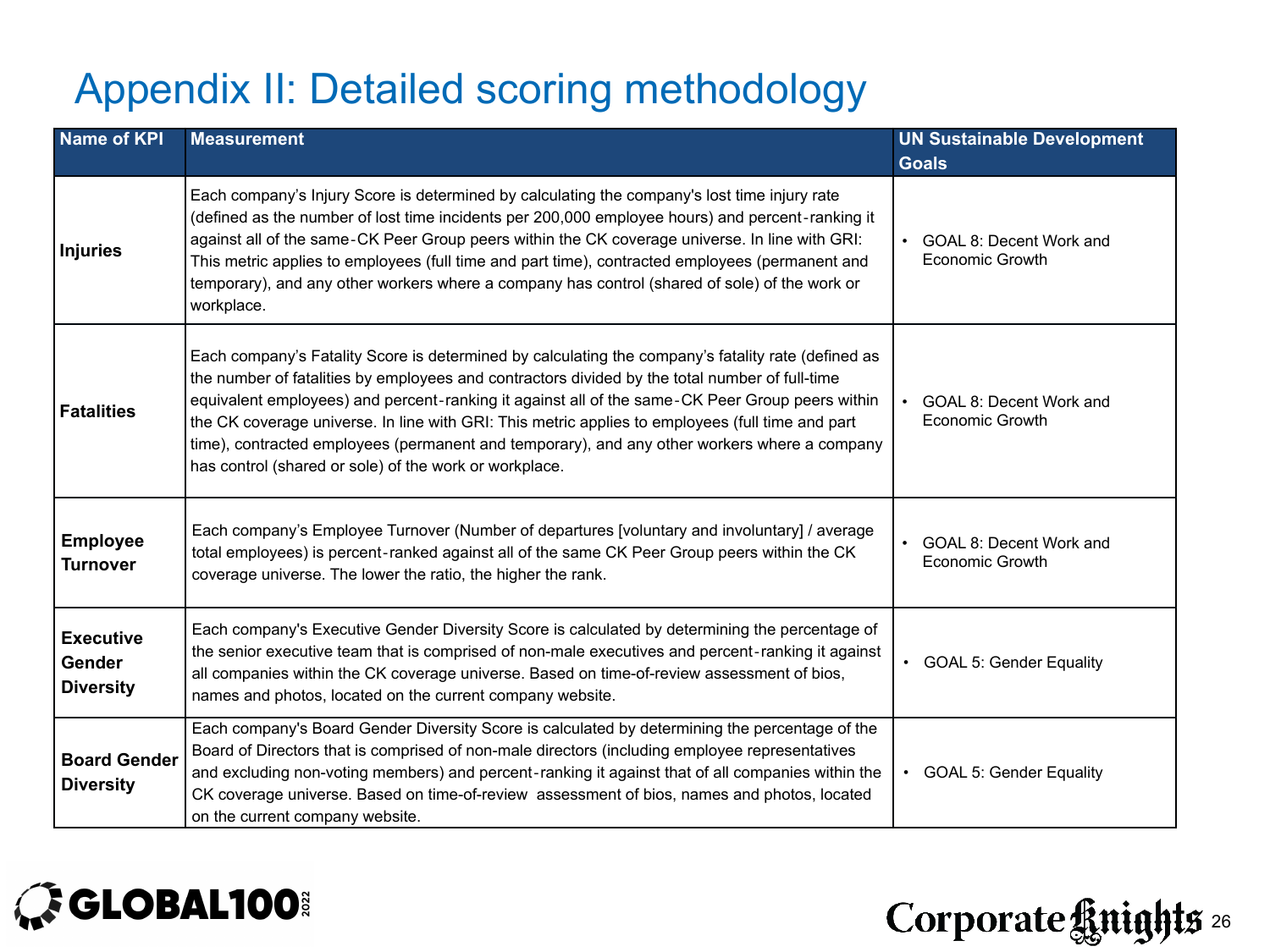| <b>Name of KPI</b>                                                           | <b>Measurement</b>                                                                                                                                                                                                                                                                                                                                                                                                                                                                                                                                                                            | <b>UN Sustainable Development</b><br><b>Goals</b> |
|------------------------------------------------------------------------------|-----------------------------------------------------------------------------------------------------------------------------------------------------------------------------------------------------------------------------------------------------------------------------------------------------------------------------------------------------------------------------------------------------------------------------------------------------------------------------------------------------------------------------------------------------------------------------------------------|---------------------------------------------------|
| Racial<br><b>Diversity</b><br>Among<br><b>Executive</b><br><b>Management</b> | Each company's Executive Racial Diversity Score is calculated by determining the percentage of<br>top tier executives who are members of a visible minority in relation to the dominant peer group of<br>executives in the headquarter country of the company in question, and percent-ranking it against<br>that of all companies within the CK coverage universe. In Europe, Australia and North America,<br>this means the number of non-Caucasian directors or executives. Based on time-of-review<br>assessment of bios, names and photos, located on the current company website.       | • GOAL 10: Reduced Inequalities                   |
| Racial<br>Diversity on<br><b>Boards</b>                                      | Each company's Board Racial Diversity Score is calculated by determining the percentage of<br>board directors who are who are members of a visible minority in relation to the dominant peer<br>group of board members in the headquarter country of the company in question, and<br>percent-ranking it against that of all companies within the CK coverage universe. In Europe,<br>Australia and North America, this means the number of non-Caucasian directors or executives.<br>Based on time-of-review assessment of bios, names and photos, located on the current company<br>website. |                                                   |



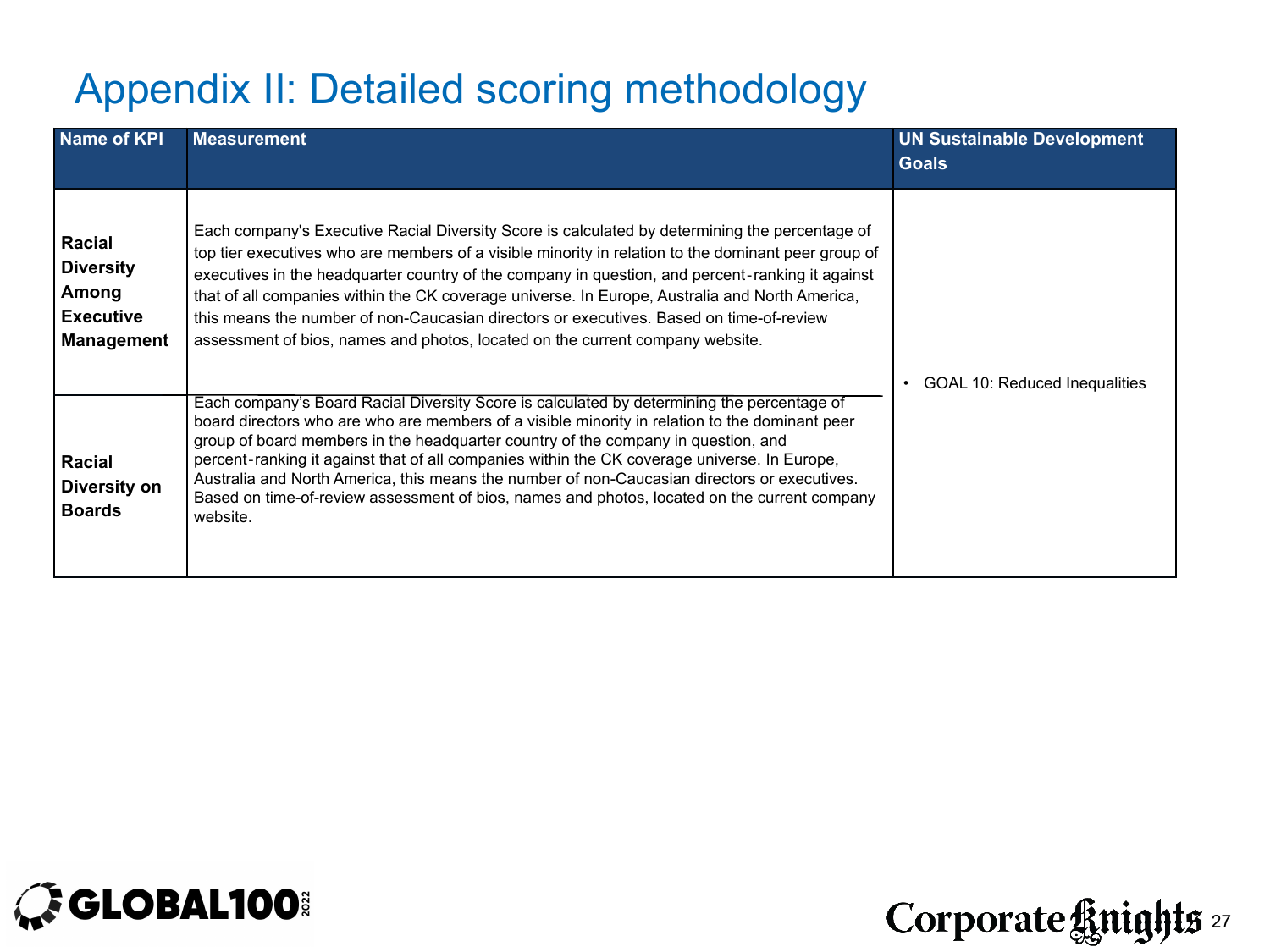| <b>Name of KPI</b>         | <b>Measurement</b>                                                                                                                                                                                                                                                                                                                                                                                                                                                                                                                                                                                                                                                                                            | <b>UN Sustainable Development</b>                                                                                                                                                                                                                                                                                                                                                                                                                                                                                                                   |
|----------------------------|---------------------------------------------------------------------------------------------------------------------------------------------------------------------------------------------------------------------------------------------------------------------------------------------------------------------------------------------------------------------------------------------------------------------------------------------------------------------------------------------------------------------------------------------------------------------------------------------------------------------------------------------------------------------------------------------------------------|-----------------------------------------------------------------------------------------------------------------------------------------------------------------------------------------------------------------------------------------------------------------------------------------------------------------------------------------------------------------------------------------------------------------------------------------------------------------------------------------------------------------------------------------------------|
|                            |                                                                                                                                                                                                                                                                                                                                                                                                                                                                                                                                                                                                                                                                                                               | <b>Goals</b>                                                                                                                                                                                                                                                                                                                                                                                                                                                                                                                                        |
| <b>Paid Sick</b><br>Leave  | In the country where the company is headquartered, a paid sick-leave policy is considered<br>sufficient if it allows for 10 or more paid sick-leave days per year (for FTEs who have been at the<br>company a minimum of one year), where the employee receives 50% or more of their pay for sick<br>days. A full workday is assumed to be 8 hours and a standard workweek 40 hours. Paid Sick<br>Leave does not use any percent-ranking. The data was sourced from the following sources (in<br>priority sequence): company website, company benefits report/publications, news articles from<br>reputable sources, and employee-sourced Glassdoor/Indeed reviews from the last three years.                 | GOAL 3: Good Health and<br>Well-Being<br>GOAL 8: Decent Work and<br>Economic Growth                                                                                                                                                                                                                                                                                                                                                                                                                                                                 |
| Sustainability<br>Pay Link | The Sustainability Pay Link indicator is designed to reward companies that have set up<br>mechanisms to link the remuneration of senior executives with the achievement of sustainability<br>goals or targets. A score of 100% is given to companies that describe such a mechanism (e.g. the<br>company specifies the proportion of a particular named executive's compensation that is linked to<br>the achievement of a corporate clean capitalism target, such as reducing emissions, improving<br>energy efficiency, or reducing health & safety accidents). A score of 0% is given to companies that<br>do not report any linking mechanisms. Sustainability Pay Link does not use any percent-ranking. | GOAL 3: Good Health and<br>Well-being<br><b>GOAL 5: Gender Equality</b><br>GOAL 6: Clean Water and<br>Sanitation<br>GOAL 7: Affordable and Clean<br>Energy<br>GOAL 8: Decent Work and<br><b>Economic Growth</b><br>GOAL 9: Industry, Innovation and<br>Infrastructure<br>GOAL 10: Reduced Inequality<br>GOAL 11: Sustainable Cities and<br>Communities<br>GOAL 12: Responsible<br>Consumption and Production<br><b>GOAL 13: Climate Action</b><br><b>GOAL 14: Life Below Water</b><br>GOAL 15: Life on Land<br>GOAL 16: Peace and Justice<br>Strong |



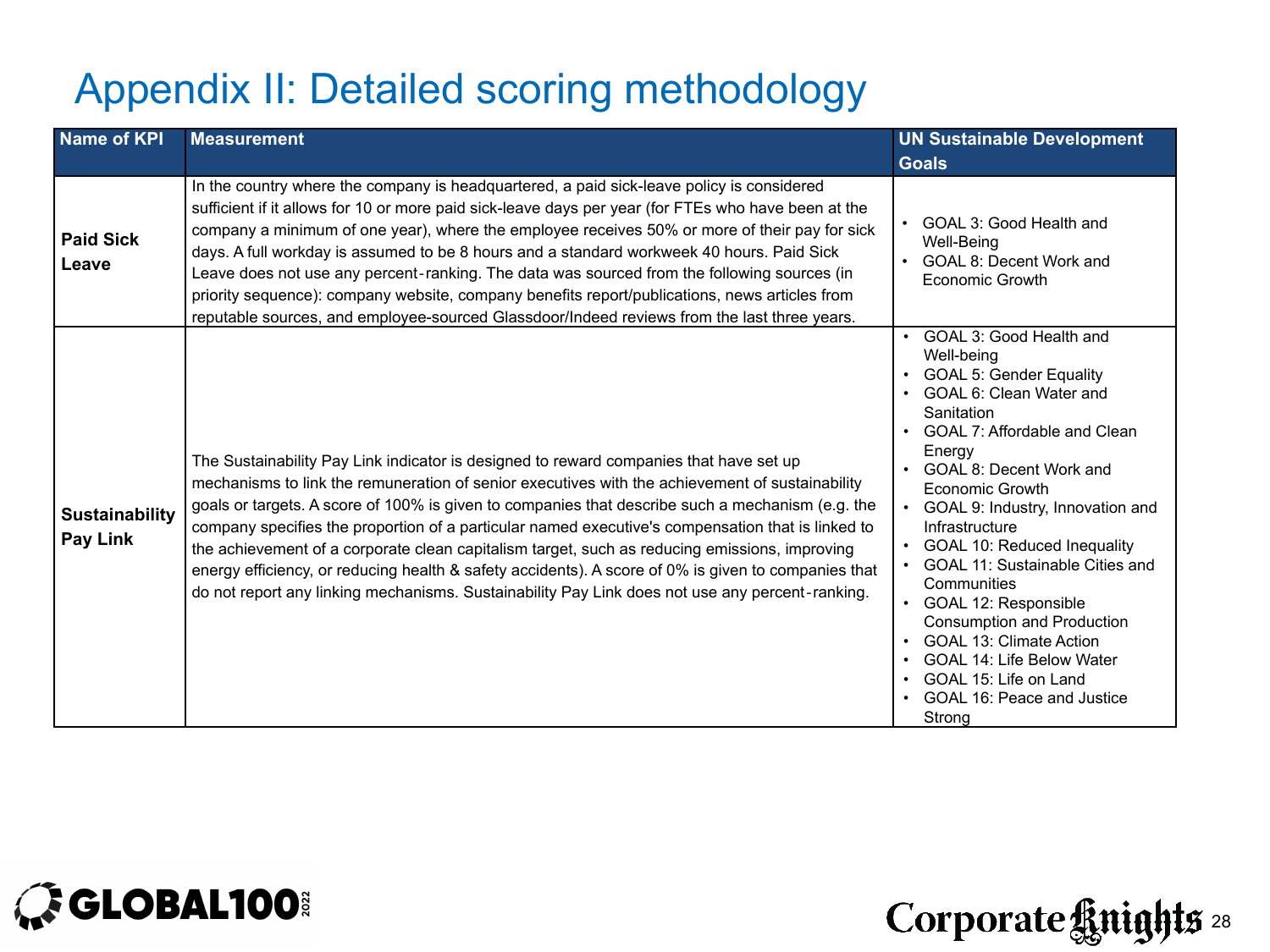| <b>Name of KPI</b>                   | <b>Measurement</b>                                                                                                                                                                                                                                                                                                                                                                                                                                                                                                                                                                                                                                                                                                                | <b>UN Sustainable Development</b>                                                                                                                                                                                                                                                                                                                                                                                                                                                                                                                                                                    |
|--------------------------------------|-----------------------------------------------------------------------------------------------------------------------------------------------------------------------------------------------------------------------------------------------------------------------------------------------------------------------------------------------------------------------------------------------------------------------------------------------------------------------------------------------------------------------------------------------------------------------------------------------------------------------------------------------------------------------------------------------------------------------------------|------------------------------------------------------------------------------------------------------------------------------------------------------------------------------------------------------------------------------------------------------------------------------------------------------------------------------------------------------------------------------------------------------------------------------------------------------------------------------------------------------------------------------------------------------------------------------------------------------|
|                                      |                                                                                                                                                                                                                                                                                                                                                                                                                                                                                                                                                                                                                                                                                                                                   | <b>Goals</b>                                                                                                                                                                                                                                                                                                                                                                                                                                                                                                                                                                                         |
| <b>Sanctions</b><br><b>Deduction</b> | Each company's Sanctions' ratio is determined by measuring the ratio of Sanctions (the amount of<br>money that companies paid out in qualifying fines, penalties or settlements over the period January $ \cdot $<br>1, 2020 to December 31, 2020 period unless they are being appealed and thus have not been<br>paid) to total revenue for the same or closest match period. Note only entries of at least USD<br>100,000 are included. Each company's Sanctions ratio is percent-ranked against all of the<br>same-CK Peer Group peers within the CK coverage universe. Companies receive deductions on a<br>graded scale up to a maximum of 5% off their overall score. Companies with no Sanctions receive<br>no deductions. | • GOAL 1: No Poverty<br>GOAL 3: Good Health and<br>Well-being<br><b>GOAL 5: Gender Equality</b><br>GOAL 6: Clean Water and<br>Sanitation<br>GOAL 7: Affordable and Clean<br>Energy<br>GOAL 8: Decent Work and<br>Economic Growth<br>GOAL 9: Industry, Innovation and<br>$\bullet$<br>Infrastructure<br>GOAL 10: Reduced Inequality<br>GOAL 11: Sustainable Cities and<br>Communities<br>GOAL 12: Responsible<br>$\bullet$<br>Consumption and Production<br>GOAL 13: Climate Action<br>GOAL 14: Life Below Water<br>GOAL 15: Life on Land<br>GOAL 16: Peace and Justice<br><b>Strong Institutions</b> |

Corporate ginights<sup>29</sup>

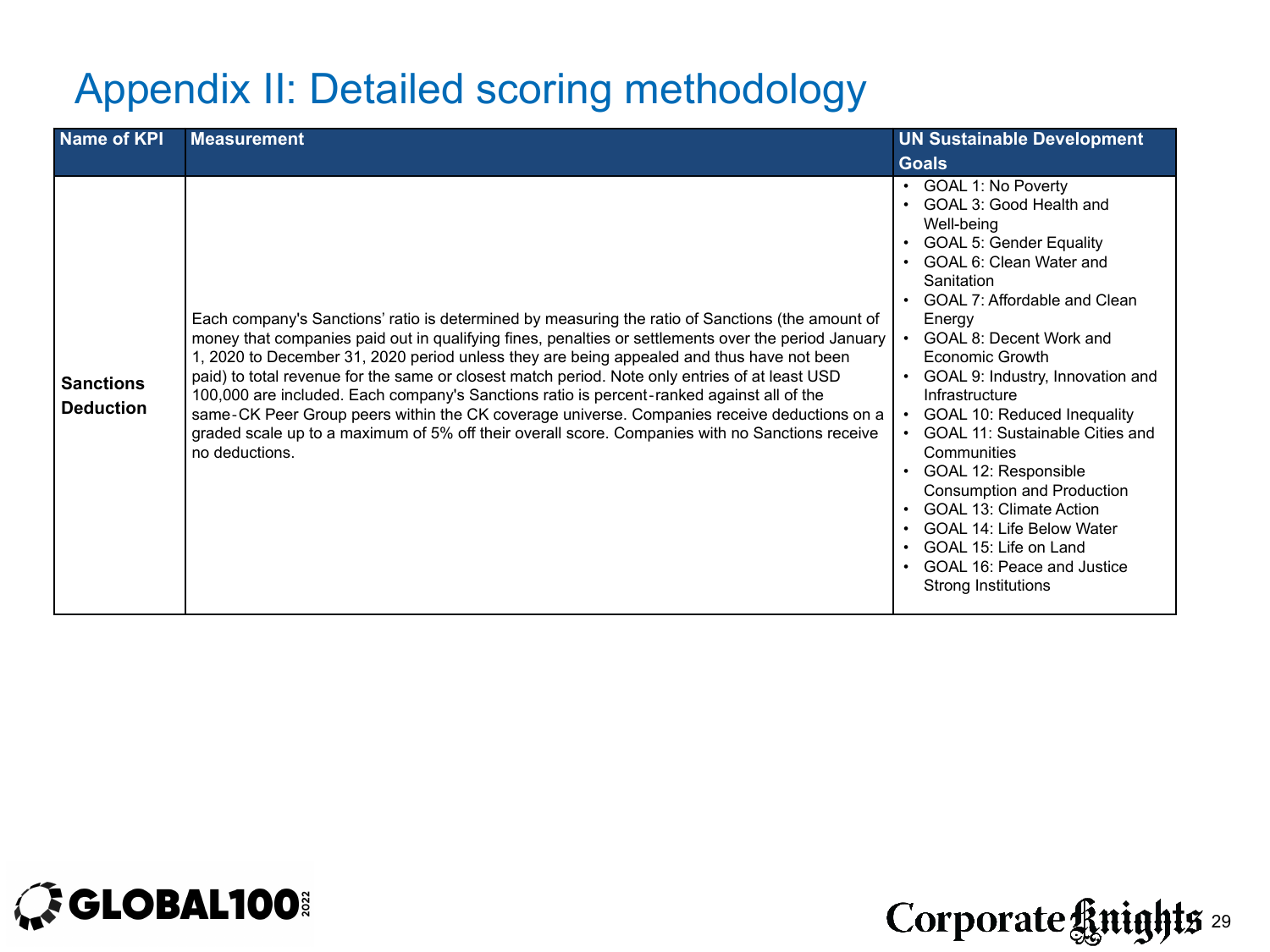| <b>Name of KPI</b>         | <b>Measurement</b>                                                                                                                                                                                                                                                                                                                                                                                                                                                                                                                                                                                                                                                                                                                                                                                                                                                                                                                                                                                                                                                                                                                                                                                                                                                                                                                                                                                                                                                                                                                                                                                                                                                                          | <b>UN Sustainable Development</b>                                                                                                                                                                                                                                                                                                                                                                                                                                                                                                                                                                                                                    |
|----------------------------|---------------------------------------------------------------------------------------------------------------------------------------------------------------------------------------------------------------------------------------------------------------------------------------------------------------------------------------------------------------------------------------------------------------------------------------------------------------------------------------------------------------------------------------------------------------------------------------------------------------------------------------------------------------------------------------------------------------------------------------------------------------------------------------------------------------------------------------------------------------------------------------------------------------------------------------------------------------------------------------------------------------------------------------------------------------------------------------------------------------------------------------------------------------------------------------------------------------------------------------------------------------------------------------------------------------------------------------------------------------------------------------------------------------------------------------------------------------------------------------------------------------------------------------------------------------------------------------------------------------------------------------------------------------------------------------------|------------------------------------------------------------------------------------------------------------------------------------------------------------------------------------------------------------------------------------------------------------------------------------------------------------------------------------------------------------------------------------------------------------------------------------------------------------------------------------------------------------------------------------------------------------------------------------------------------------------------------------------------------|
|                            |                                                                                                                                                                                                                                                                                                                                                                                                                                                                                                                                                                                                                                                                                                                                                                                                                                                                                                                                                                                                                                                                                                                                                                                                                                                                                                                                                                                                                                                                                                                                                                                                                                                                                             | <b>Goals</b>                                                                                                                                                                                                                                                                                                                                                                                                                                                                                                                                                                                                                                         |
| Clean<br><b>Revenue</b>    | Each company's Clean Revenue ratio is determined by measuring the ratio of Clean Revenue to<br>total revenue according to the open-source Corporate Knights Clean Economy Taxonomy. Each<br>company's Clean Revenue ratio is percent-ranked against all of the same-CK Peer Group peers<br>within the CK coverage universe. The clean revenue ratio and clean revenue percentile rank are<br>equally weighted in the calculation of the contribution towards the overall score.                                                                                                                                                                                                                                                                                                                                                                                                                                                                                                                                                                                                                                                                                                                                                                                                                                                                                                                                                                                                                                                                                                                                                                                                             | • GOAL 1: No Poverty<br>GOAL 2: Zero Hunger                                                                                                                                                                                                                                                                                                                                                                                                                                                                                                                                                                                                          |
| Clean<br><b>Investment</b> | Each company's Clean Investment ratio is determined by measuring the ratio of Clean Investment<br>to total investment by applying the open-source Corporate Knights Clean Economy Taxonomy.<br>Each company's Clean Investment ratio is percent-ranked against all of the same-CK Peer Group<br>peers within the CK coverage universe. The clean investment ratio and clean investment<br>percentile rank are equally weighted in the calculation of the contribution towards the overall<br>score.<br>Total Clean Investment Includes:<br>-Total capital expenditures (investments in plant, property, and equipment or similar) consistent<br>with the Corporate Knights Clean Taxonomy. Found in the cash flow statement.<br>-Total Research and Development (R&D) consistent with the Corporate Knights Clean Taxonomy.<br>Found in the income statement.<br>- Any completed acquisitions (cash amount), joint-ventures, or equity investments in companies or<br>funds (not counted under Clean CapEx or Clean R&D) consistent with the Corporate Knights<br>Clean Taxonomy. Generally found in financial statement notes.<br>For non-financial companies, clean investments refer to any investments that align with the<br>Corporate Knights Clean Taxonomy. For Financial sector companies, "Clean Capex" refers to<br>investments that improve operational sustainability such as greening bank branches or buying<br>EVs; "Green R&D" refers to R&D into sustainable finance solutions such as new wealth<br>management platforms to enable values-aligned investing, and Clean Acquisitions and other<br>investments refer to any acquisitions of sustainable finance companies. | • GOAL 3: Good Health and<br>Well-being<br>• GOAL 4: Quality Education<br><b>GOAL 5: Gender Equality</b><br>• GOAL 6: Clean Water and<br>Sanitation<br>• GOAL 7: Affordable and Clean<br>Energy<br>• GOAL 8: Decent Work and<br>Economic Growth<br>GOAL 9: Industry, Innovation and<br>Infrastructure<br>GOAL 10: Reduced Inequality<br>GOAL 11: Sustainable Cities and<br>Communities<br>• GOAL 12: Responsible<br>Consumption and Production<br><b>GOAL 13: Climate Action</b><br>GOAL 14: Life Below Water<br>GOAL 15: Life on Land<br>GOAL 16: Peace and Justice<br><b>Strong Institutions</b><br>• GOAL 17: Partnerships to achieve<br>the Goal |

#### GLOBAL100

# Corporate ginights 30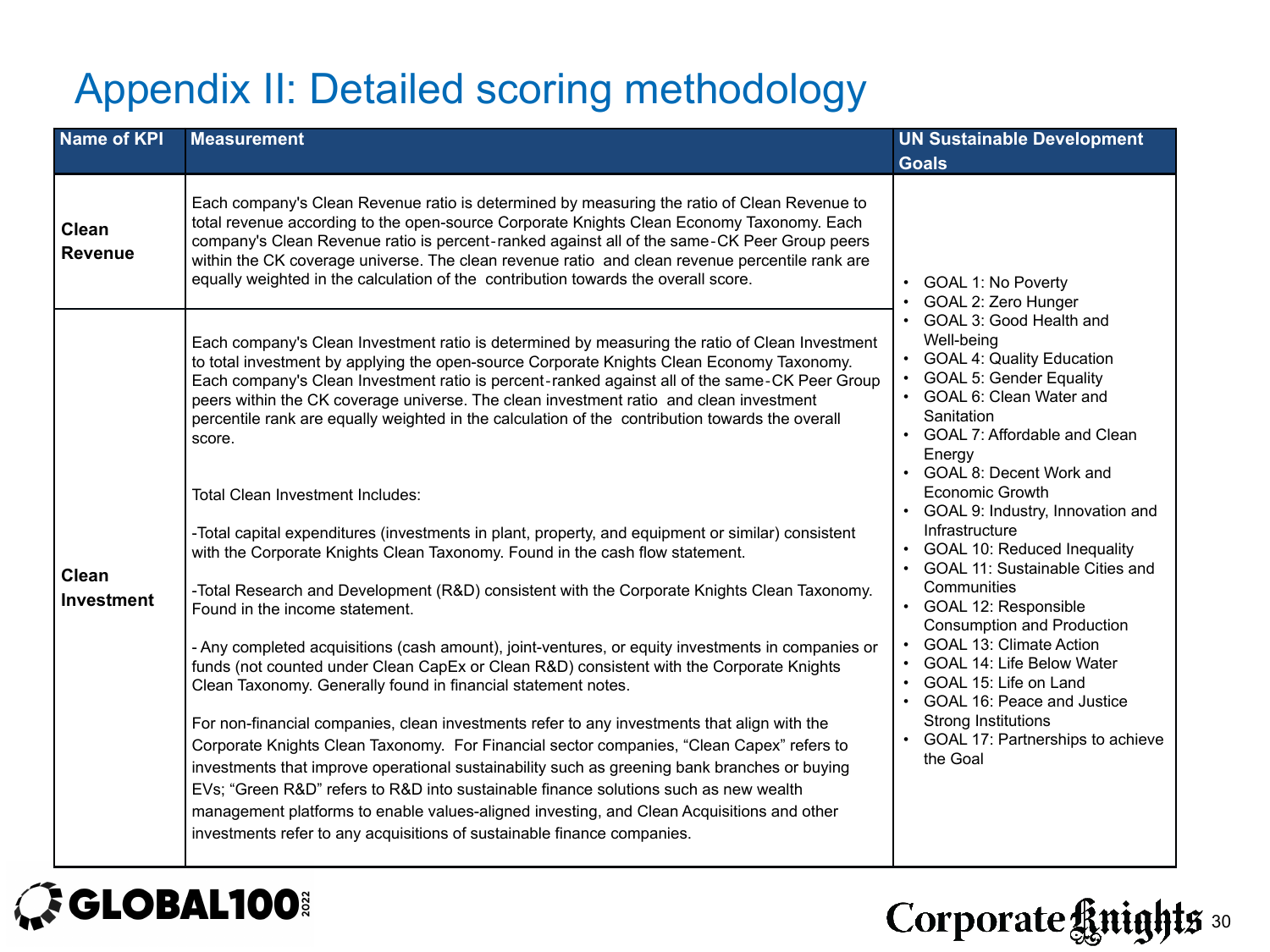| Letter Grade | <b>Overall Score</b>       |
|--------------|----------------------------|
| $A+$         | Awarded to the top company |
| A            | Above 75%                  |
| $A -$        | 70-75%                     |
| $B+$         | 65-70%                     |
| B            | 60-65%                     |
| <b>B-</b>    | 55-60%                     |
| $C+$         | 50-55%                     |
| $\mathsf C$  | 45-50%                     |
| $C -$        | 40-45%                     |
| D+           | 35-40%                     |
| D            | 30-35%                     |
| D-           | 25-30%                     |



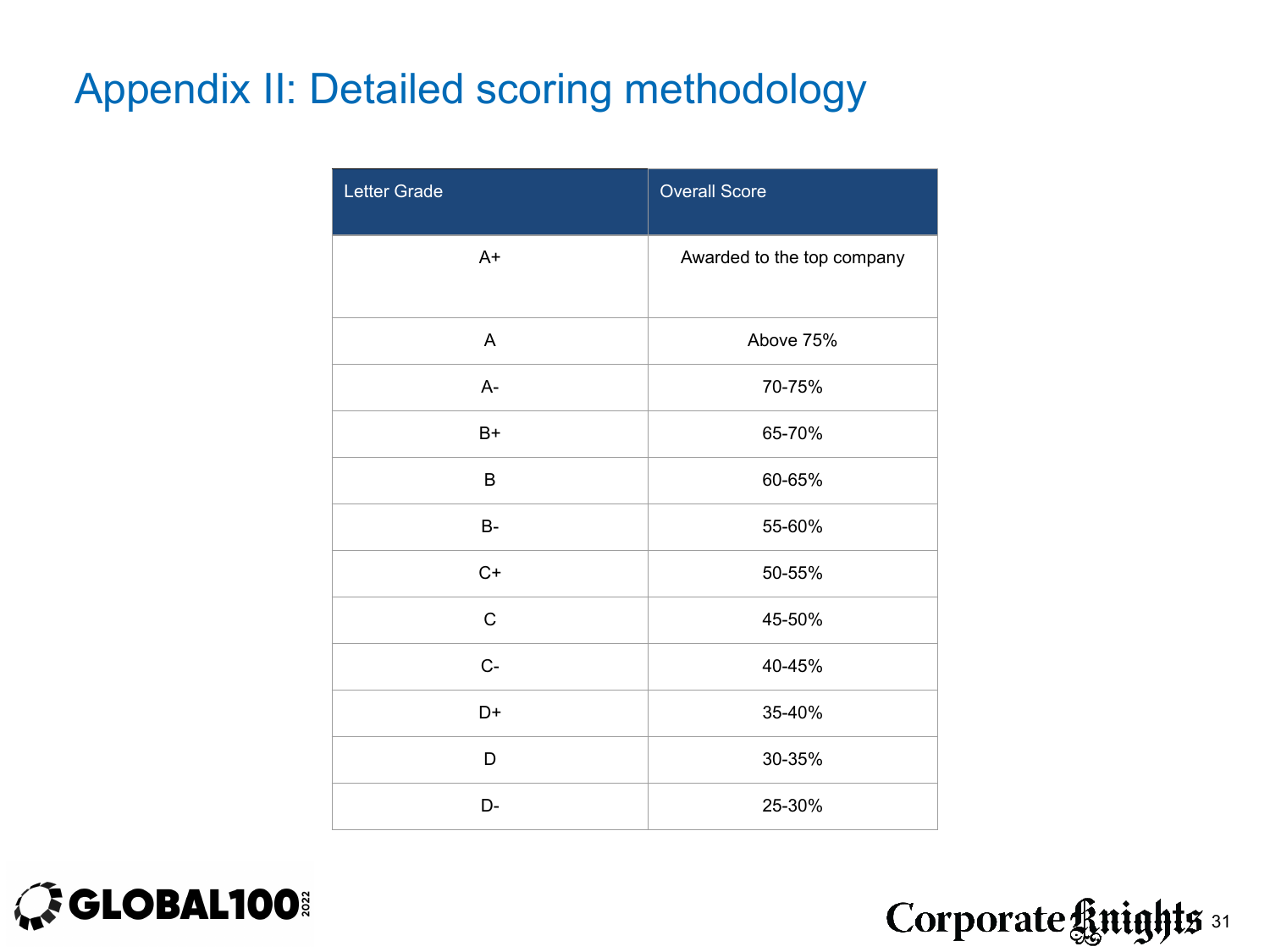# Appendix III: Exclusionary Screens

| <b>Metric</b>                        | <b>Description</b>                                                                                                                                                                                                     |
|--------------------------------------|------------------------------------------------------------------------------------------------------------------------------------------------------------------------------------------------------------------------|
| Access to medicine laggards          | Lagging pharmaceutical companies in the bottom quartile of the Access to Medicine ranking.                                                                                                                             |
| Access to nutrition laggards         | Lagging food companies in the bottom quartile of the Access to Nutrition index.                                                                                                                                        |
| Adult entertainment                  | Companies operating in the adult entertainment industry based on Motley Fool, Wespath, Sin Stocks, and<br>RedLightNetwork report listings.                                                                             |
| <b>Blocking climate policy</b>       | Companies who have been red flagged by InfluenceMap for engaging in a manner largely opposing Paris-aligned<br>climate policy in an active and often strategic manner.                                                 |
| <b>Blocking climate resolutions</b>  | Asset managers that are voting negatively on climate policy resolutions according to InfluenceMap's voting record<br>(bottom quartile).                                                                                |
| Cement carbon laggards               | Companies in the cement industry that were divested by Norges Bank Investment Management (NBIM) for climate<br>change reasons (internal Corporate Knights analysis).                                                   |
| Civilian firearms                    | Companies that manufacture civilian automatic and semi-automatic firearms, magazines, or parts prohibited under<br>New Zealand law that were divested from by the NZ SuperFund.                                        |
| Controversial weapons                | Companies involved with cluster munition, anti-personnel mine, and nuclear weapons manufacturing that were<br>divested by NBIM and NZ SuperFund.                                                                       |
| Conventional weapons                 | The Top 25 weapons producers as tracked by Stockholm International Peace Research Institute (SIPRI) for<br>companies that earn more than 50% of revenue from weapons.                                                  |
| Deforestation & palm oil<br>laggards | Companies engaging in deforestation as deemed by Chain Reaction Research or NBIM. List of companies<br>obtained from Deforestation Free Funds, which NBIM has divested from.                                           |
| Energy                               | Companies that operate in the fossil fuel industry based on Global Industry Classification System (GICS) with less<br>than 20% of new investments (most recently available) in themes consistent with decarbonization. |



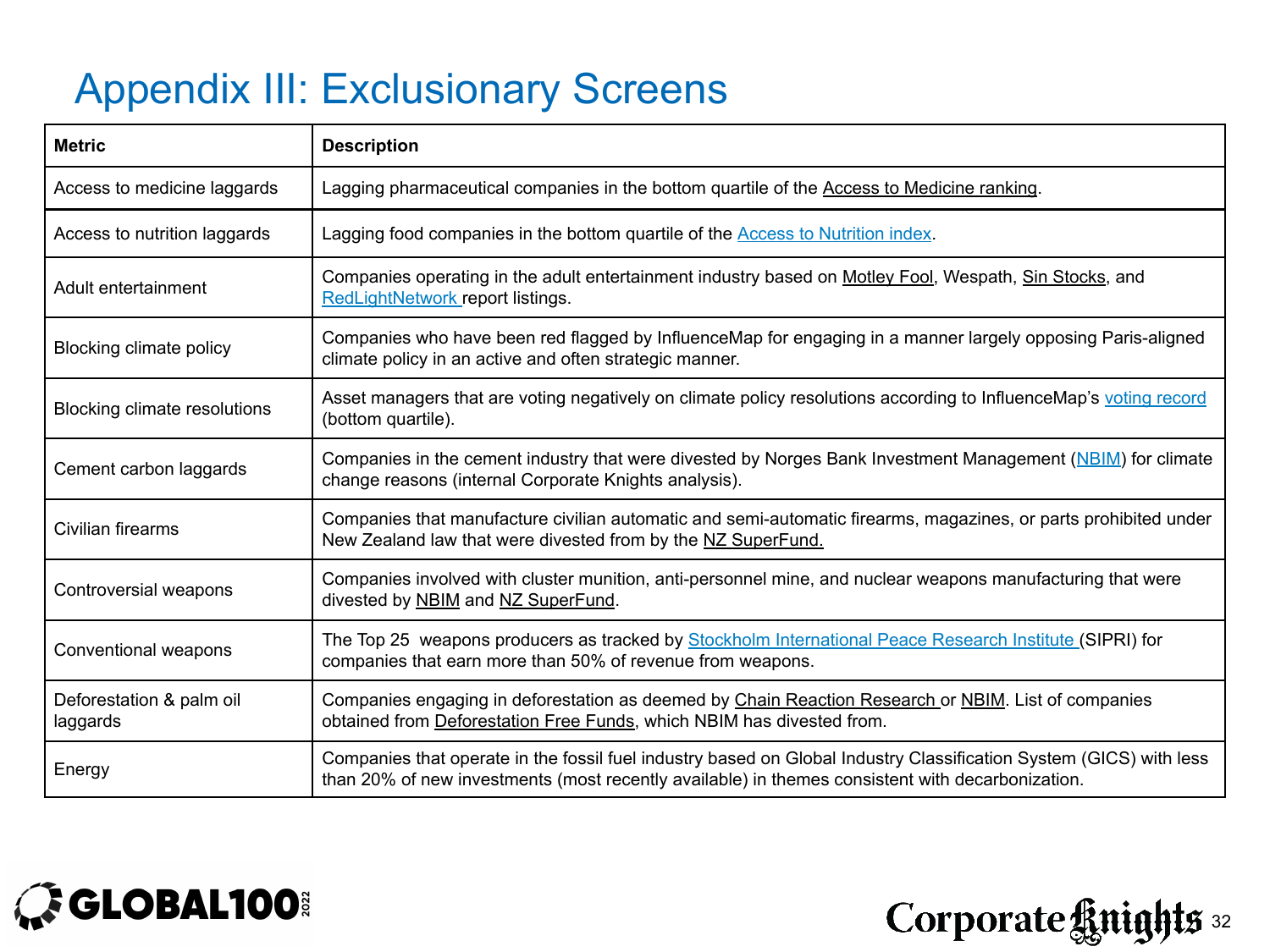# Appendix III: Exclusionary Screens

| <b>Metric</b>                  | <b>Metric Description</b>                                                                                                                                                                 |
|--------------------------------|-------------------------------------------------------------------------------------------------------------------------------------------------------------------------------------------|
| Farm animal welfare laggards   | Laggard companies in farm animal welfare practices in consultation with animal welfare experts.                                                                                           |
| For-profit prisons             | Companies that are recommended for divestment by the Project of the American Friends Service Committee and<br>that demonstrate involvement in the various aspects of the prison industry. |
| Gambling                       | Companies that operate in the gambling industry based on Global Industry Classification System (GICS).                                                                                    |
| Gross corruption violations    | Companies that have been divested from by NBIM due to gross corruption violations.                                                                                                        |
| <b>Financial sanctions</b>     | Companies whose ratio of fines, penalties, or settlements / revenue for the last 12 months exceeds 1%.                                                                                    |
| Oil sands laggards             | Oil sands companies that were divested by <b>NBIM</b> (internal Corporate Knights analysis).                                                                                              |
| Severe environmental damage    | Companies that have caused several environmental damage and have been excluded by NBIM.                                                                                                   |
| Severe human rights violations | Companies that have committed several human rights violations or have violated individuals' rights in situations of<br>war or conflict and have been excluded by NBIM.                    |
| Thermal coal                   | Identifies companies engaging in production of coal or coal-based energy and have been excluded by NBIM.                                                                                  |
| Tobacco                        | Identifies companies that earn revenue from tobacco and have been excluded by NBIM.                                                                                                       |